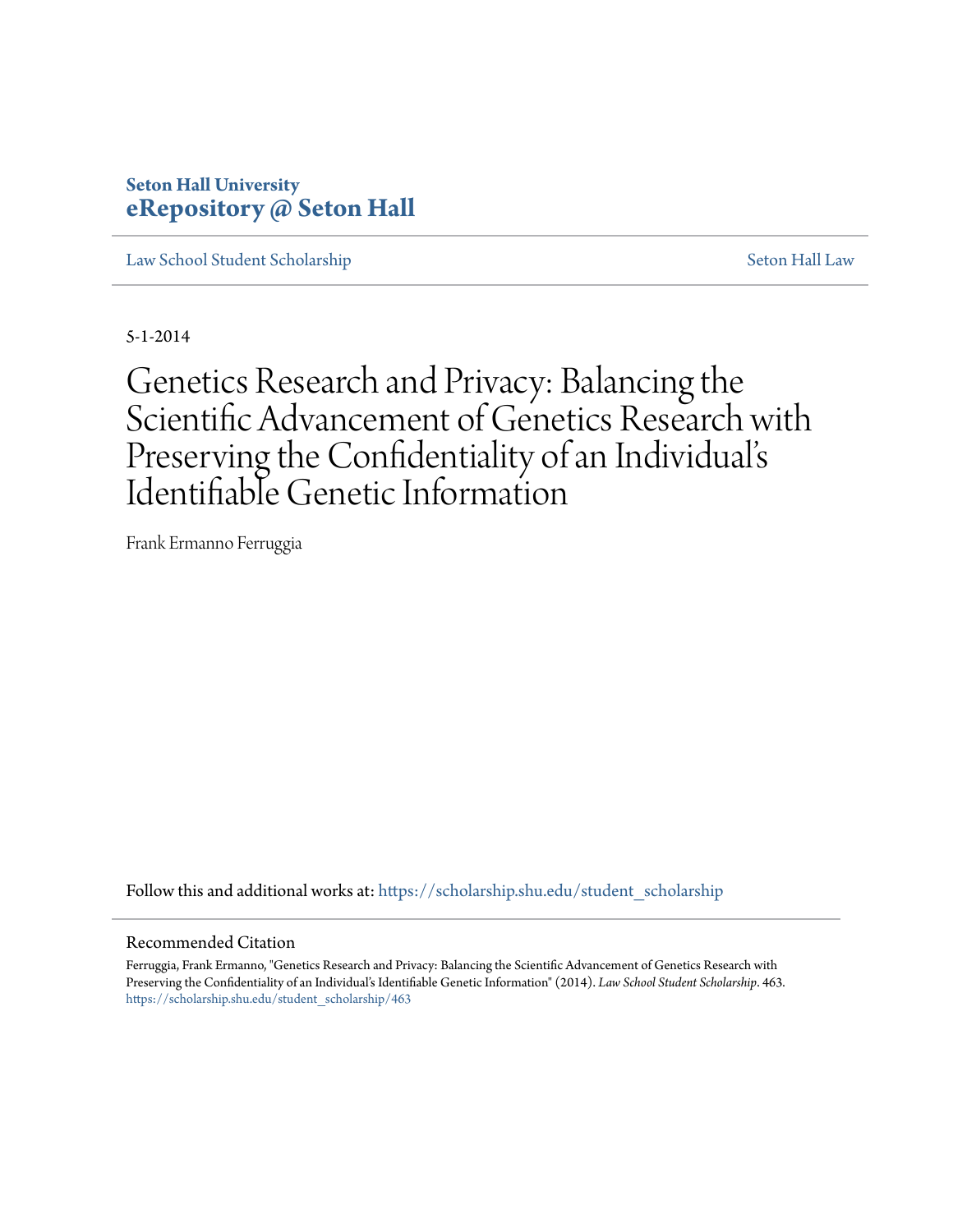# **Genetics Research and Privacy: Balancing the Scientific Advancement of Genetics Research with Preserving the Confidentiality of an Individual's Identifiable Genetic Information**

## Frank E. Ferruggia Jr.

### **Table of Contents**

| V. Proposed Recommendations to Preclude Unauthorized Disclosure of an Individual's |  |
|------------------------------------------------------------------------------------|--|
|                                                                                    |  |
|                                                                                    |  |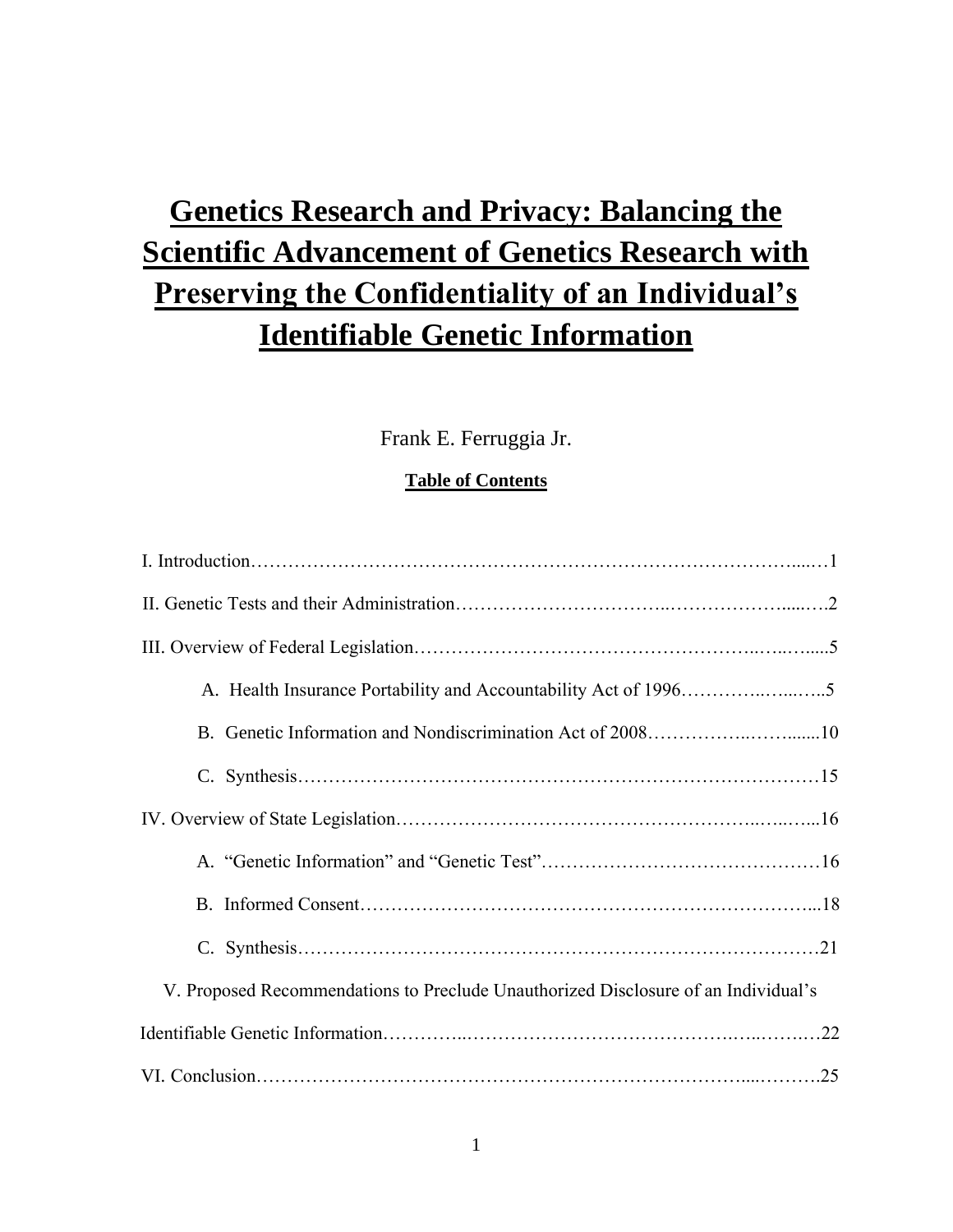#### **Introduction**

Advances in genetics research are extremely important in the treatment and diagnosis of disease.<sup>1</sup> Technological innovations provide researchers with the means to sequence entire genomes and publicly disseminate the data through private and public genetic databases. $2$ However, genetic research has raised some ethical and legal concerns.<sup>3</sup> Specifically, the increase in access to genetic information has threatened the genetic privacy of individuals who either directly or indirectly participate in genetics research.<sup>4</sup>

Genetic information is considered highly sensitive and private for several reasons.<sup>5</sup> Access to an individual's genetic information will disclose that person's traits, disease patterns, and family history.<sup>6</sup> Consequently, if this information is disclosed to the wrong person, that person could gain access into an individual's future, past, and present.<sup>7</sup> Critics of the availability of genetic information believe that it will be used unfairly in employment practices. $8$  A discouraging genetic makeup could reduce employment prospects or even cause an employer to deny an employee insurance coverage based on genetic information received.<sup>9</sup> The availability of genetic research may also be used by insurance providers in making coverage decisions.<sup>10</sup>

In response to the aforementioned privacy concerns of genetic research, federal legislation has been developed and amended.<sup>11</sup> Congress recently enacted the Genetic Information and

 $\overline{\phantom{a}}$ 

8 *Id.*

<sup>&</sup>lt;sup>1</sup> Kristie Sosnowski, *Genetic Research: Are More Limitations Needed in the Field,* 15 J.L. & Нєа*стн 121, 136 (2001)*.

<sup>2</sup> Sarah Fendrick, *The Role of Privacy Law in Genetic Research*, 4 J.L. & POL'Y FOR INFO. SOC'Y 803, 804 (2008).

<sup>3</sup> Sosnowski, *supra* note 1, at 136.

<sup>4</sup> Fendrick, *supra* note 2, at 804.

<sup>5</sup> Sosnowski, *supra* note 1, at 136.

<sup>6</sup> *Id.* at 137.

<sup>7</sup> *Id.*

<sup>9</sup> *Id.*  $^{10}$ *Id.* 

<sup>11</sup> *Id.* at 139.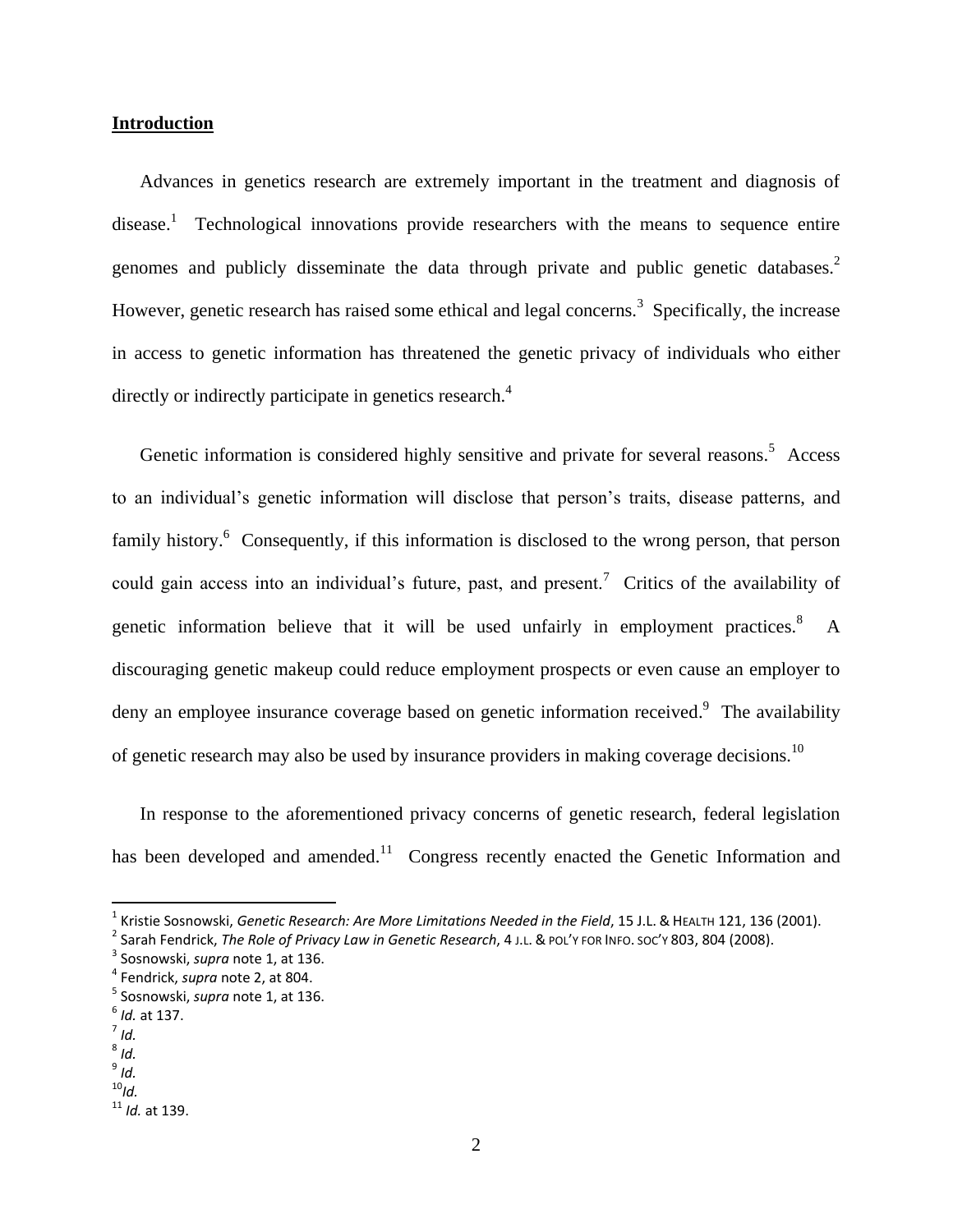Nondiscrimination Act of 2008 (hereinafter "GINA") to restrict the use of genetic information by insurance and health care providers and in employment practices.<sup>12</sup> Also, the Health Insurance Portability and Accountability Act of 1996 (hereinafter "HIPAA"), was enacted to ensure the fair use of genetic information by insurance providers $13$  and to preserve the confidentiality of an individual's protected health information.<sup>14</sup> However, the incomprehensive nature of the federal legislation has prompted states to enact laws that address the privacy concerns of genetic research.<sup>15</sup>

This article first provides a basic understanding of genetic testing and research of human tissue samples. Next, this article will provide an overview of the major federal legislation, GINA and HIPAA, which have been passed in an effort to remedy the privacy concerns of genetics research. Furthermore, the article will discuss whether the states have adequately supplemented the federal legislation. This article will primarily focus on New Jersey and New York law as it will be argued that other states should adopt a similar statutory framework in order to establish more uniform and stringent laws on the use and disclosure of genetics research. Finally, this article will propose solutions to effectively address the individual privacy concerns of genetics research while still allowing for the scientific advancement of genetics research in order to benefit humanity.

#### **I. Genetic Tests and their Administration**

A genetic test has generally been as defined as the analysis performed on human deoxyribonucleic acid (hereinafter "DNA"), ribonucleic acid (hereinafter "RNA"), genes and/or

<sup>12</sup> *Id.*

<sup>13</sup> *Id.* at 140.

<sup>14</sup> Elizabeth Hutton & Devin Barry, *Privacy in Review: Developments in HIPAA*, 1 J.L. & POL'<sup>Y</sup> FOR INFO. SOC'<sup>Y</sup> 347, 347 (2004).

<sup>15</sup> Fendrick, *supra* note 2, at 804.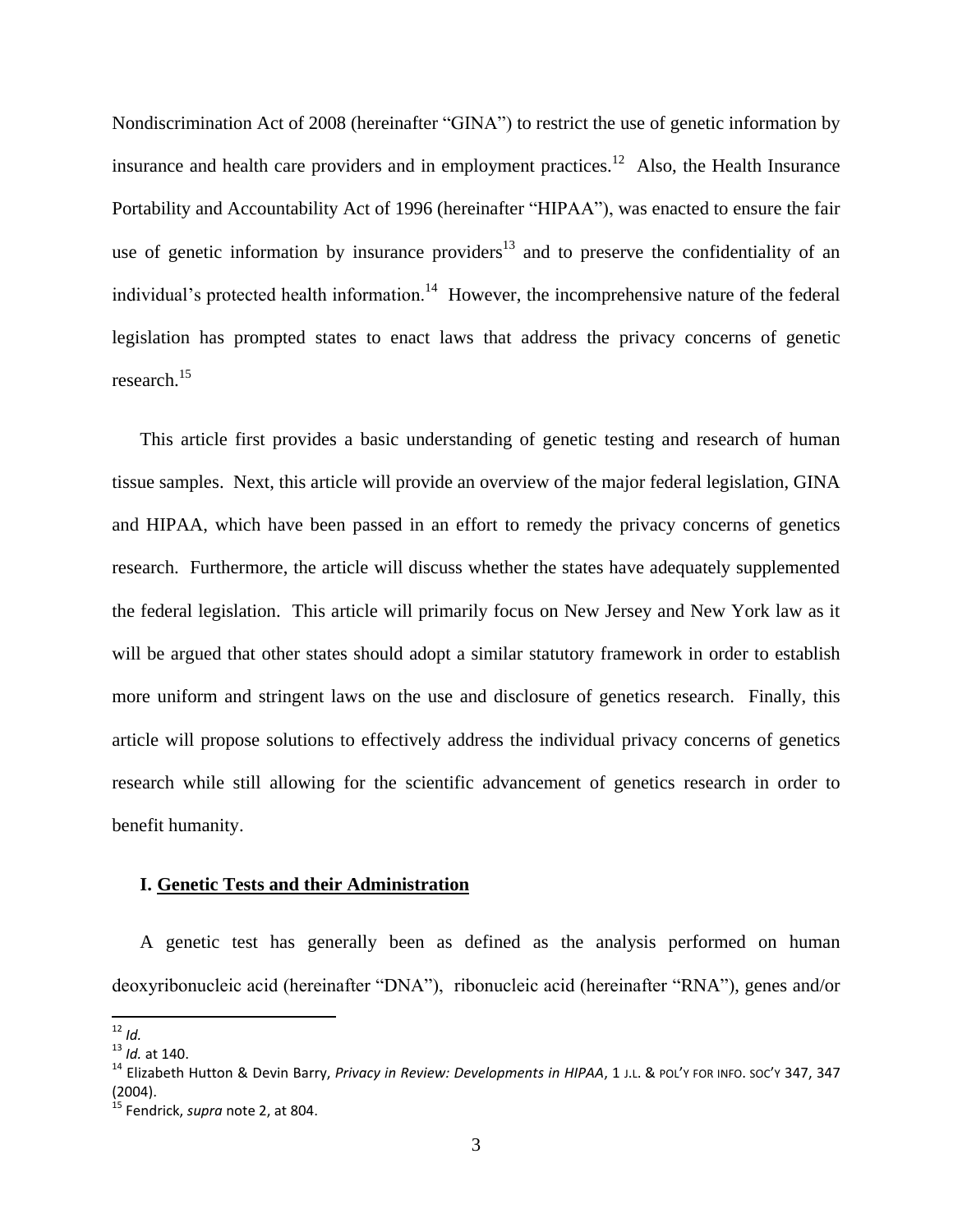chromosomes in order to detect heritable and acquired genotypes, mutations, phenotypes, or karyotypes that cause or are likely to cause a specific disease or condition.<sup>16</sup> A genetic test also is the analysis of human proteins and certain metabolites, which are predominantly used to detect heritable or acquired genotypes, mutations, or phenotypes.<sup>17</sup>

Specifically, there are two general types of health-related genetic tests: diagnostic and predictive.<sup>18</sup> Diagnostic tests are used to identify the presence or absence of a disease.<sup>19</sup> In contrast, predictive genetic tests are used to predict whether an individual will develop a genetic disorder in the future before any signs or symptoms are manifested.<sup>20</sup> Early diagnosis and treatment of severe genetic diseases lead many to believe that the benefits of genetics testing and research outweigh the risks,  $21$  such as discrimination by employers and/or health insurance providers if an individual's genetic information is distributed without their knowledge. $^{22}$ 

For example, if a tissue provider learns through genetics research that she carries the gene for Huntington's disease, then breaches of confidentiality may be detrimental to the interests of that tissue provider.<sup>23</sup> If third parties, such as an insurance provider or employers gain access to this information, they may find ways to refuse, limit, or terminate that individual's insurance, employment, or other opportunities.<sup>24</sup> Also, genetic material identifies not only the individuals

<sup>16</sup> Laren E. Nuffort, *The Genetic Information Nondiscrimination Act of 2008: Raising a Shield to Genetic Discrimination in Employment and Health Insurance*, 21 no. 5 HEALTH LAW 1, 5 (2009).

<sup>17</sup> *Id.*

<sup>18</sup> *Id.*  $19 \over 10$ .

<sup>20</sup> *Id.*

<sup>21</sup> Sosnowski, *supra* note 1, at 133.

<sup>22</sup> *Id.* at 137.

<sup>23</sup> Natalie Ram, Ass*igning Rights and Protecting Interests: Constructing Ethical and Efficient Legal Rights in Human Tissue Research*, 23 HARV. J.L. & TECH. 119, 130 (2009).

<sup>24</sup> *Id.*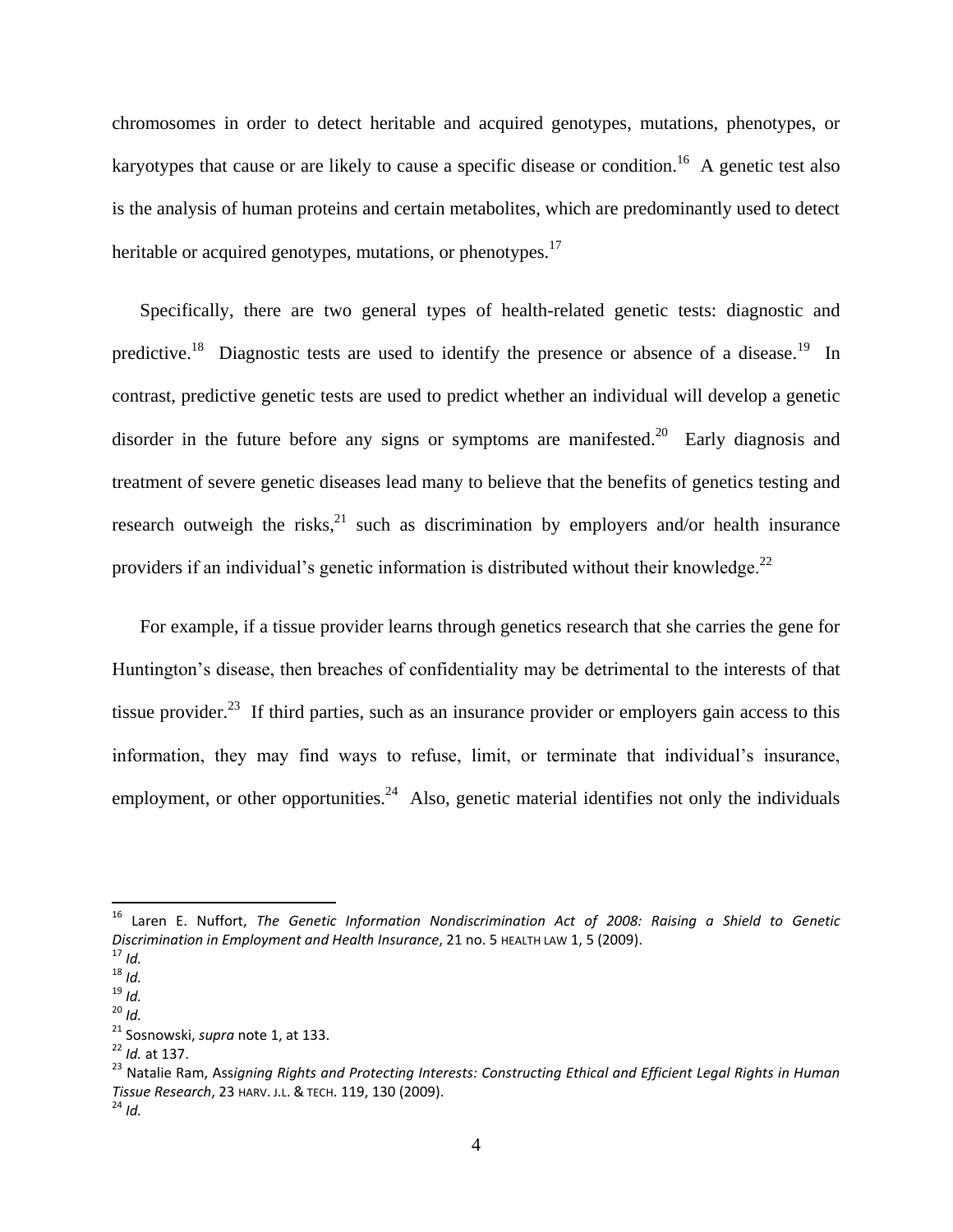who provide it, but close family members as well.<sup>25</sup> Thus, not only do consenting tissue providers have a stake in the confidentiality of their genetic information, but so do their genetic relatives.<sup>26</sup> Consequently, genetic information that is disclosed to an unauthorized source, such as insurance providers or employers, raise substantial privacy concerns.<sup>27</sup>

Traditionally, researchers have taken a number of steps to protect the confidentiality of tissue providers.<sup>28</sup> Specifically, tissue samples may be coded, meaning that they are assigned a number that corresponds to a secret file containing identifying information.<sup>29</sup> Thus, identifying information for a particular tissue sample can only be obtained with access to a decoding program or database. $^{30}$ 

Moreover, researchers and institutions may "anonymize" tissue samples, a process designed to completely and permanently separate the sample from identifying information.<sup>31</sup> However, with emerging technology, it is unclear whether true anonymization can ever be achieved.<sup>32</sup> DNA is as individually identifying as a fingerprint, and thus any individual cell could be traced back to its source.<sup>33</sup>

On the other hand, society has a profound interest in promoting genetics research using human tissue in order to advance scientific development.<sup>34</sup> In particular, societal interests may include facilitating researcher access to research materials, incentivizing investment in high

 $\overline{\phantom{a}}$ 

<sup>29</sup> *Id.*

<sup>25</sup> *Id.* at 132.

<sup>26</sup> *Id.*

<sup>27</sup> Sosnowski, *supra* note 1, at 133.

<sup>28</sup> Ram, *supra* note 23, at 131.

 $30$  *Id.* <sup>31</sup> *Id.*

<sup>32</sup> *Id.* at 132.

<sup>33</sup> *Id.*

<sup>34</sup> *Id.* at 137.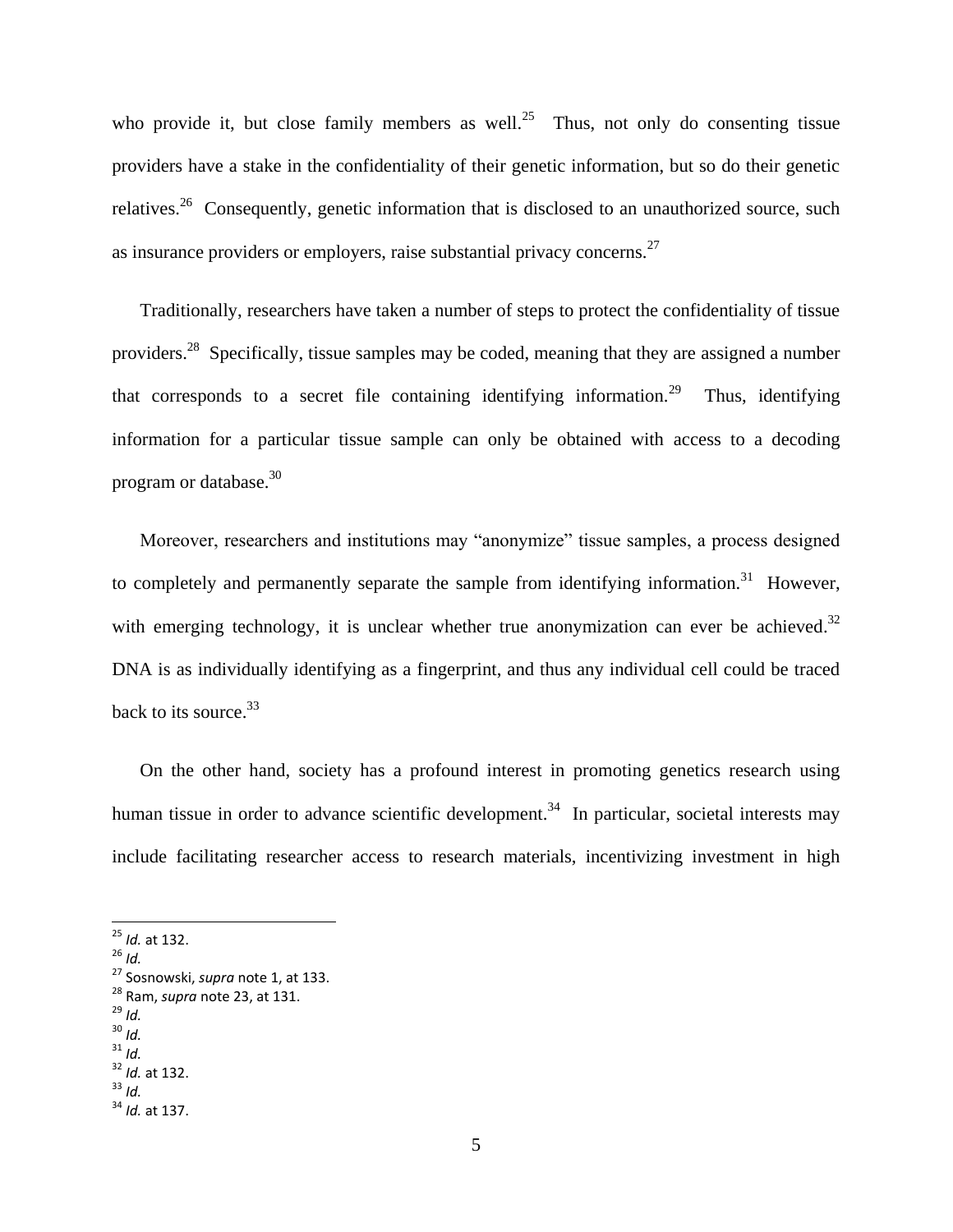quality research, and ensuring that research is conducted in a responsible and ethical matter.<sup>35</sup> Simple and inexpensive access to the raw materials of research is critical to promoting investment in science and medicine.<sup>36</sup> However, if the interests of research participants are inadequately protected, then potential tissue providers will simply refuse to participate in genetics research.<sup>37</sup> Therefore, the scientific advancement of genetics research should be balanced with the protection of individual privacy interests.<sup>38</sup>

#### **II. Overview of Federal Legislation**

#### **A. Health Insurance Portability and Accountability Act of 1996**

 The HIPAA Privacy Rule is the first federal law to protect health information created or received by health care providers and health plans.<sup>39</sup> Specifically, as applied only to "covered entities," HIPAA limits the circumstances under which "protected health information" may be disclosed.<sup>40</sup> If an entity is a "covered entity," it may not disclose "protected health information" except as required or permitted by HIPAA.<sup>41</sup> The Privacy Rule of HIPAA requires covered entities to adhere to a "minimum necessary" standard when disclosing protected health information.<sup>42</sup> The "minimum necessary" standard provides that when disclosing protected health information, a covered entity must make "reasonable efforts to limit protected health

 $\overline{\phantom{a}}$ <sup>35</sup> *Id.*

<sup>36</sup> *Id.*

<sup>37</sup> *Id.* at 176.

<sup>38</sup> *Id.* at 138.

<sup>39</sup> Joanne L. Hustead & Janlori Goldman, *Genetics and Privacy*, 28 AM. <sup>J</sup>.L. & MED. 285, 289 (2002).

<sup>40</sup> Jonathan Hsu, *Genetic Testing: Balancing Preventive Medicine with Privacy and Nondiscrimination*, 6 J.L. & POL'<sup>Y</sup> FOR INFO. SOC'Y 557, 577 (2011).

<sup>41</sup> 45 C.F.R. § 164.502 (2013).

<sup>42</sup> *Id.* at § 164.502(b).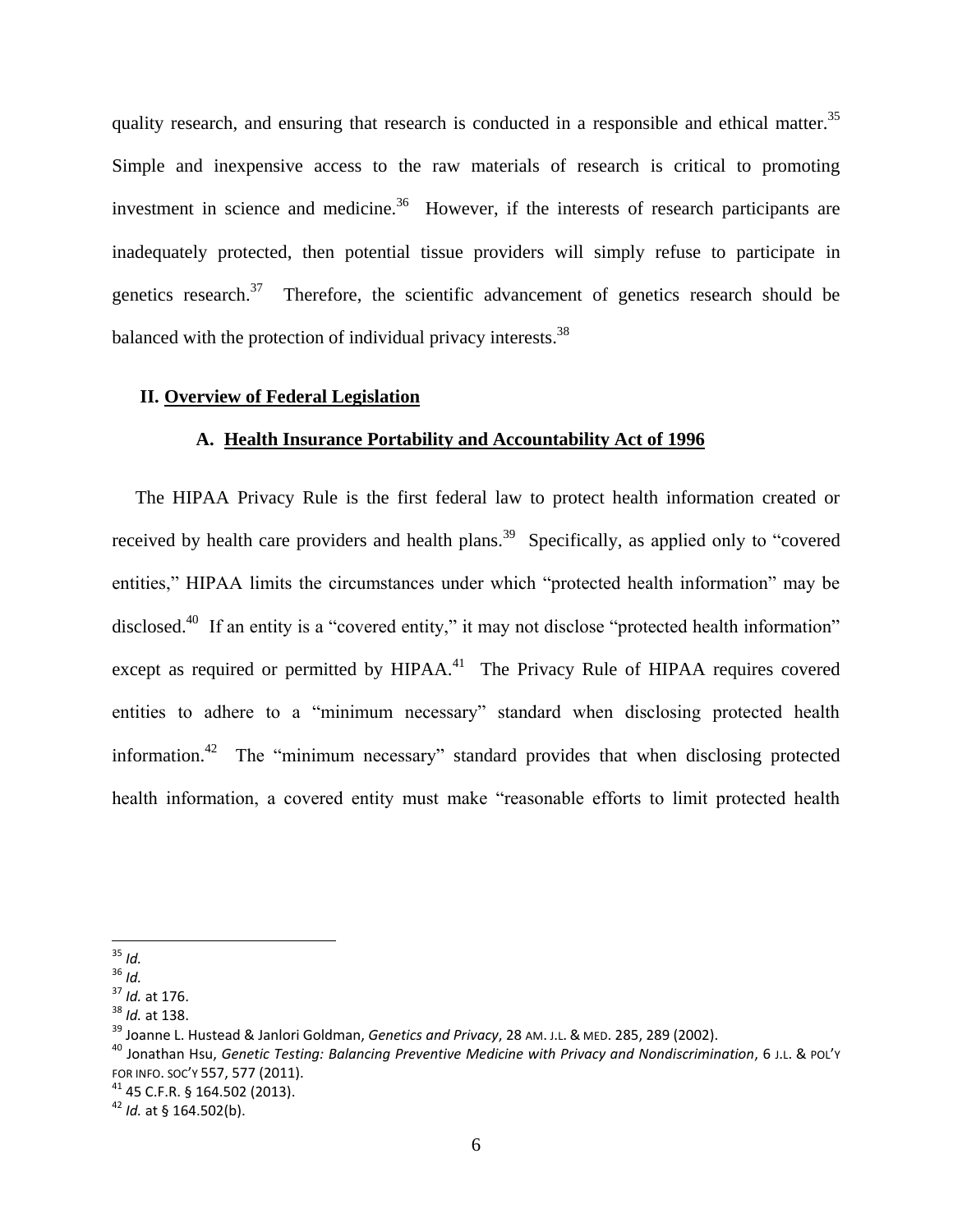information to the minimum necessary to accomplish the intended purpose of the use, disclosure, or request."<sup>43</sup>

 A "covered entity" is defined as "a health plan," "a health care clearinghouse," "a health care provider who transmits any health information in electronic form in connection with a transaction covered by this subchapter,<sup> $34$ </sup> or a "business associate" of another covered entity.<sup>45</sup> A "health plan" is any plan that pays for health care serves such as Medicare, Medicaid, any state or federal health plan, private health plans, and employer self-funded health plans. <sup>46</sup> Health maintenance organizations also fall within the contours of a "health plan."<sup>47</sup> Additionally, a "health care clearinghouse" is any entity that compiles health care information, $48$  such as computer data processing centers and billing companies, which aggregate and process computerized health information.<sup>49</sup> Moreover, a "health care provider" is anyone who furnishes, bills, or is paid for healthcare in the normal course of business, such as doctors, nurses, therapists, hospitals, medical technicians, nursing homes, rehabilitation centers, psychologists, pharmacists, and therapists.<sup>50</sup> Finally, "business associates" of a covered entity are those individuals and entities, such as lawyers, accountants, or certain vendors, that are required to have access to and knowledge of "protected health information," must also abide by HIPAA's requirements. 51

<sup>46</sup> *Id.*

<sup>43</sup> *Id.* at § 164.502(b)(1).

<sup>44</sup> *Id.* at § 160.102; 42 U.S.C. § 1320d-1 (1996).

<sup>45</sup> 45 C.F.R. at § 160.103.

 $47$  *Id.* 

<sup>48</sup> *Id.*

<sup>49</sup> *Id.*; 42 U.S.C. at § 1320d(3).

<sup>50</sup> 45 C.F.R. at § 160.103.

 $51$  *Id*.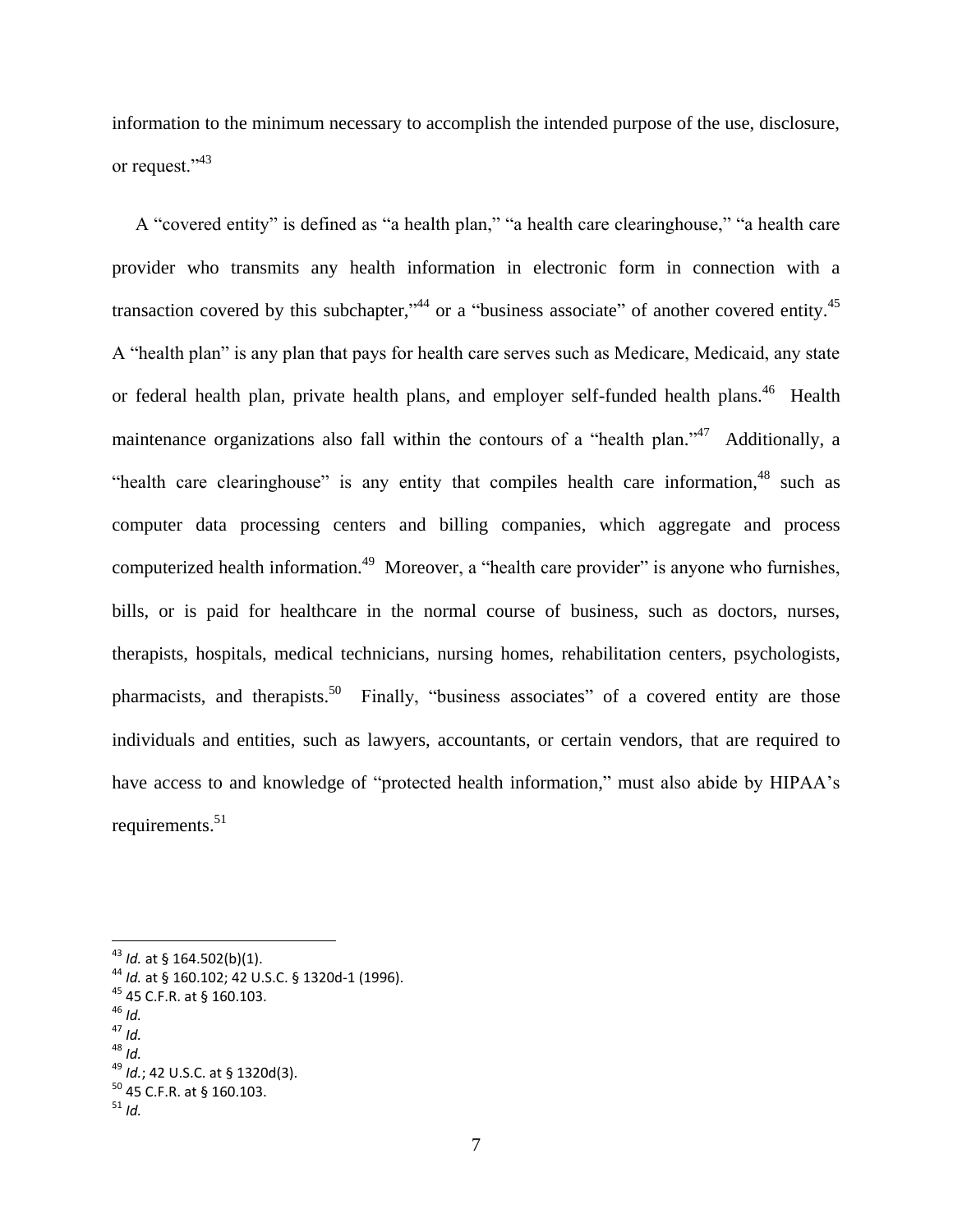Furthermore, "protected health information" (hereinafter "PHI") is broadly defined under HIPAA as "individually identifiable health information,"<sup>52</sup> which does not explicitly include genetic information.<sup>53</sup> However, the U.S. Department of Health and Human Services (hereinafter "HHS") has clarified that "genetic information" is covered as "PHI" under the Privacy Rule.<sup>54</sup> Every covered entity is obligated to protect the confidentiality of individually identifiable information.<sup>55</sup> Permitted disclosures of PHI are those disclosures to the individual or those disclosures for the purpose of "treatment, payment, or health care operations."<sup>56</sup> A covered entity may also disclose PHI to the extent as required by  $law$ <sup>57</sup>. Only covered entities are required to comply with the HIPAA privacy regulations, whereas non-covered entities, such as research laboratories, are not required to comply.<sup>58</sup> Therefore, genetic information used in research is afforded the same protection under HIPAA as other health care information only if the researcher is characterized as a "covered entity."<sup>59</sup>

 In 2013, HHS released final regulations expanding privacy rights for patients and others under the Privacy Rule of HIPAA. $^{60}$  The regulations expand many of the requirements to business associates of entities that receive protected health information, such as contractors and subcontractors.<sup>61</sup> Ostensibly, some of the largest breaches reported to the HHS have involved

l

<sup>52</sup> *Id.* ("Protected health information means individually identifiable health information that is: (i) transmitted by electronic media; maintained in electronic media; or transmitted or maintained in any other form or medium." *Id*.) <sup>53</sup> *Id.* 

<sup>54</sup> U.S. Department of Health & Human Services, *Health Information Privacy*, March 14, 2006, *available at* http://www.hhs.gov/ocr/privacy/hipaa/faq/protected health information/354.html (last visited at April 5, 2013). <sup>55</sup> 45 C.F.R. at § 164.502(a).

<sup>56</sup> *Id.*

<sup>57</sup> *Id.* at § 164.512(a)(1).

<sup>58</sup> Fendrick, *supra* note 2, at 808.

<sup>59</sup> *Id.* at 809.

<sup>60</sup> U.S. Department of Health & Human Services, *News Release*, Jan. 17, 2013, *available at*

http://www.hhs.gov/news/press/2013pres/01/20130117b.html (last visited at April 5, 2013).  $61$  *Id*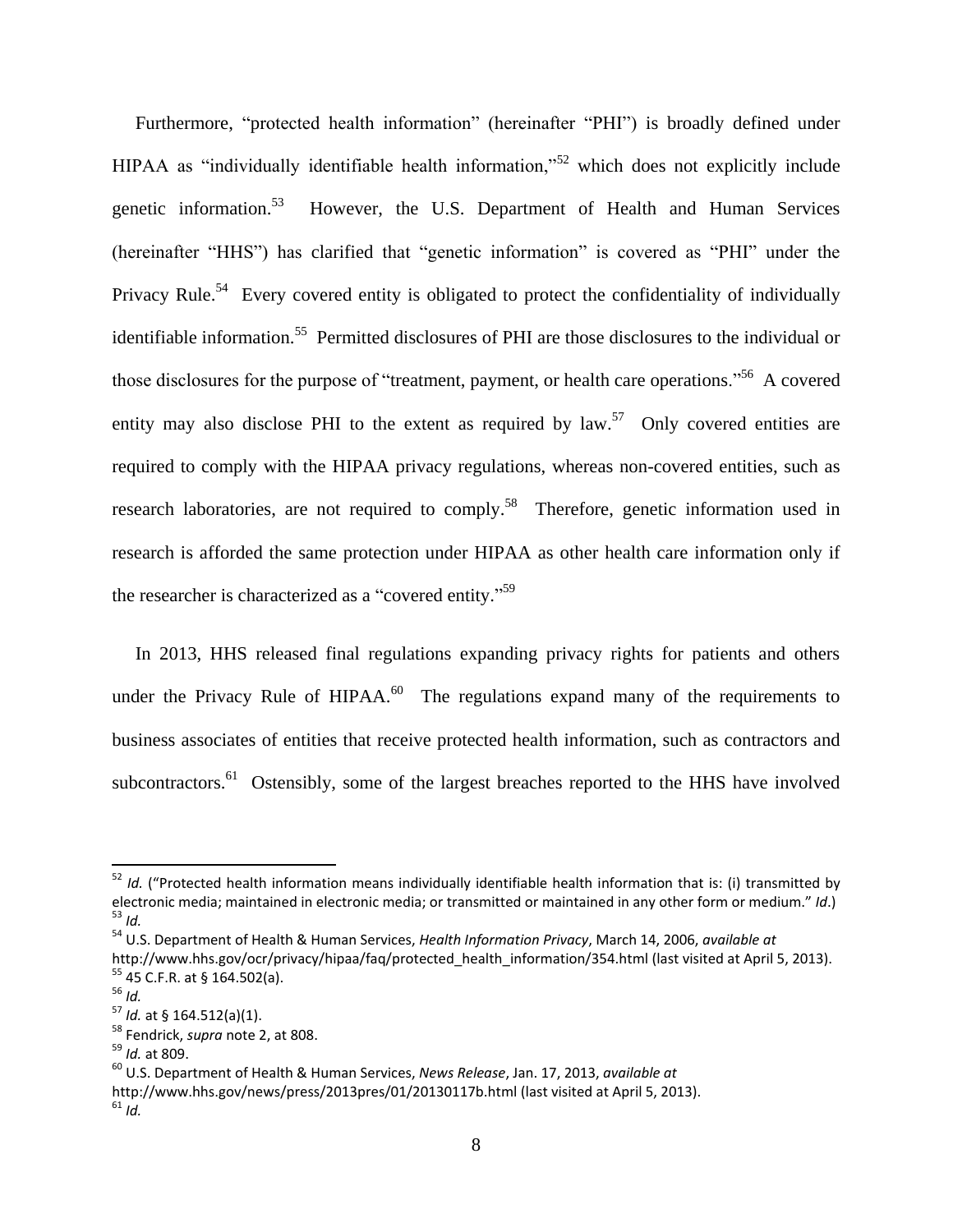business associates.<sup>62</sup> Consequently, penalties are increased for noncompliance based on the level of negligence with a maximum penalty of \$1.5 million per violation.<sup>63</sup> Also, individual rights are expanded in important ways.<sup>64</sup> Patients can ask for a copy of their electronic medical record in an electronic form.<sup>65</sup> When individuals pay by cash they can instruct their provider not to share information about their treatment with their health plan.<sup>66</sup> There are also limits on how information is used and disclosed for marketing and fundraising purposes and prohibits the sale of an individuals' health information without their permission.<sup>67</sup>

 Moreover, HIPAA addresses the concerns associated with the use of genetic information by insurance providers.<sup>68</sup> HIPAA provides that "genetic information shall not be treated as a [preexisting] condition in the absence of a diagnosis of the condition related to such information."<sup>69</sup> Also, HIPAA precludes insurance providers offering a group health insurance plan from requiring an individual to pay a higher premium than those similarly situated, based solely on the individual's health information, which includes genetic information.<sup>70</sup> In essence, HIPAA prohibits insurers from using genetic information to deny or limit health insurance coverage.<sup>71</sup>

 On the other hand, there are many ways that insurers can obtain and adversely use genetic information that are not precluded by HIPAA.<sup>72</sup> For example, insurers in the group market may charge an entire group of any size more than another group because of the genetic information of

- <sup>63</sup> *Id.*
- $64$  *Id.*
- <sup>65</sup> *Id.*
- <sup>66</sup> *Id.*  $67$  *Id.*
- 

 $\overline{\phantom{a}}$ <sup>62</sup> *Id.*

<sup>68</sup> Sosnowski, *supra* note 1, at 144; 29 U.S.C. § 1182(a)(1)(F) (2008).

<sup>69</sup> 29 U.S.C. § 1181(b)(1)(B).

<sup>70</sup> *Id.* at § 1881(b)(3)(A).

<sup>71</sup> Sosnowski, *supra* note 1, at 145.

<sup>72</sup> Hustead, *supra* note 39, at 292.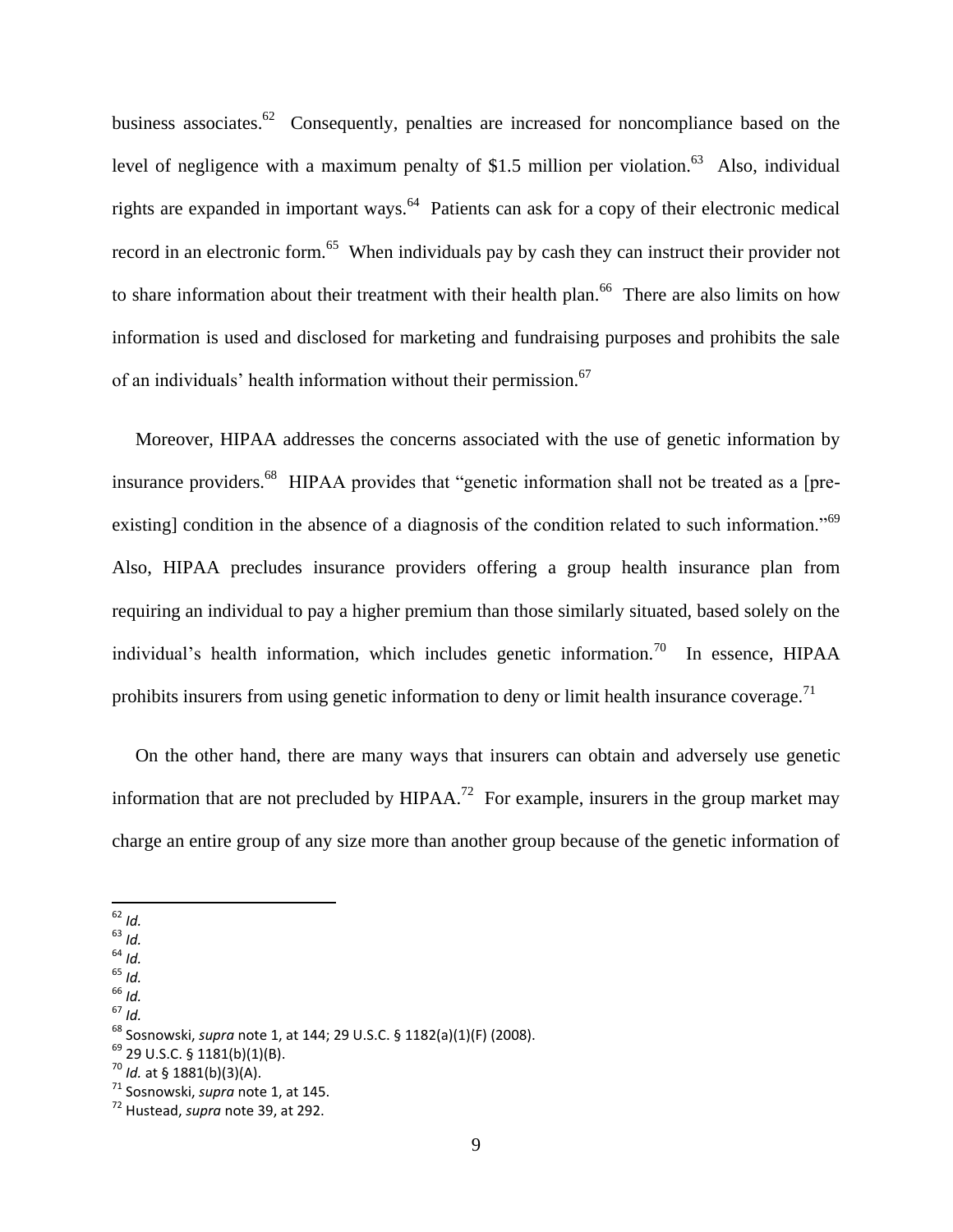one individual in the group.<sup>73</sup> Also, insurers may request, require, purchase or otherwise collect an applicant's genetic information in the group and individual markets.<sup>74</sup> Furthermore, insurers in the group market may refuse to cover an entire group because of the genetic information of one individual in the group.<sup>75</sup>

 Additionally, employers may learn about the health status and medical conditions of their employees and dependents, in various ways.<sup>76</sup> One important source of this information is medical examinations required by employers.<sup>77</sup> Research demonstrates that employers use results from medical examinations when making decisions about hiring, placement, retention, and dismissal.<sup>78</sup> Another important avenue for collection of medical information is through health claims submitted to employer-sponsored health plans.<sup>79</sup> All of the ways in which employers may obtain health information could result in employers obtaining genetic information.<sup>80</sup> An employer that provides health care services to its employees may be a "health" care provider" that is required to comply with the HIPAA regulations.<sup>81</sup> Under HIPAA, only employees involved in plan administration would have access to  $PHI<sup>82</sup>$  Although its protections are substantial, HIPAA does not prevent genetic discrimination by employers.<sup>83</sup>

- $\overline{\phantom{a}}$ <sup>73</sup> *Id.*
- $74 \frac{10}{10}$ .
- <sup>75</sup> *Id.*
- <sup>76</sup> *Id.* at 293.
- <sup>77</sup> *Id.*
- <sup>78</sup> *Id.* <sup>79</sup> *Id.*
- <sup>80</sup> *Id.*
- <sup>81</sup> *Id.* at 291.
- $82$  45 C.F.R. § 164.504(f)(2)(iii).

<sup>83</sup> Hutton, *supra* note 14, at 368.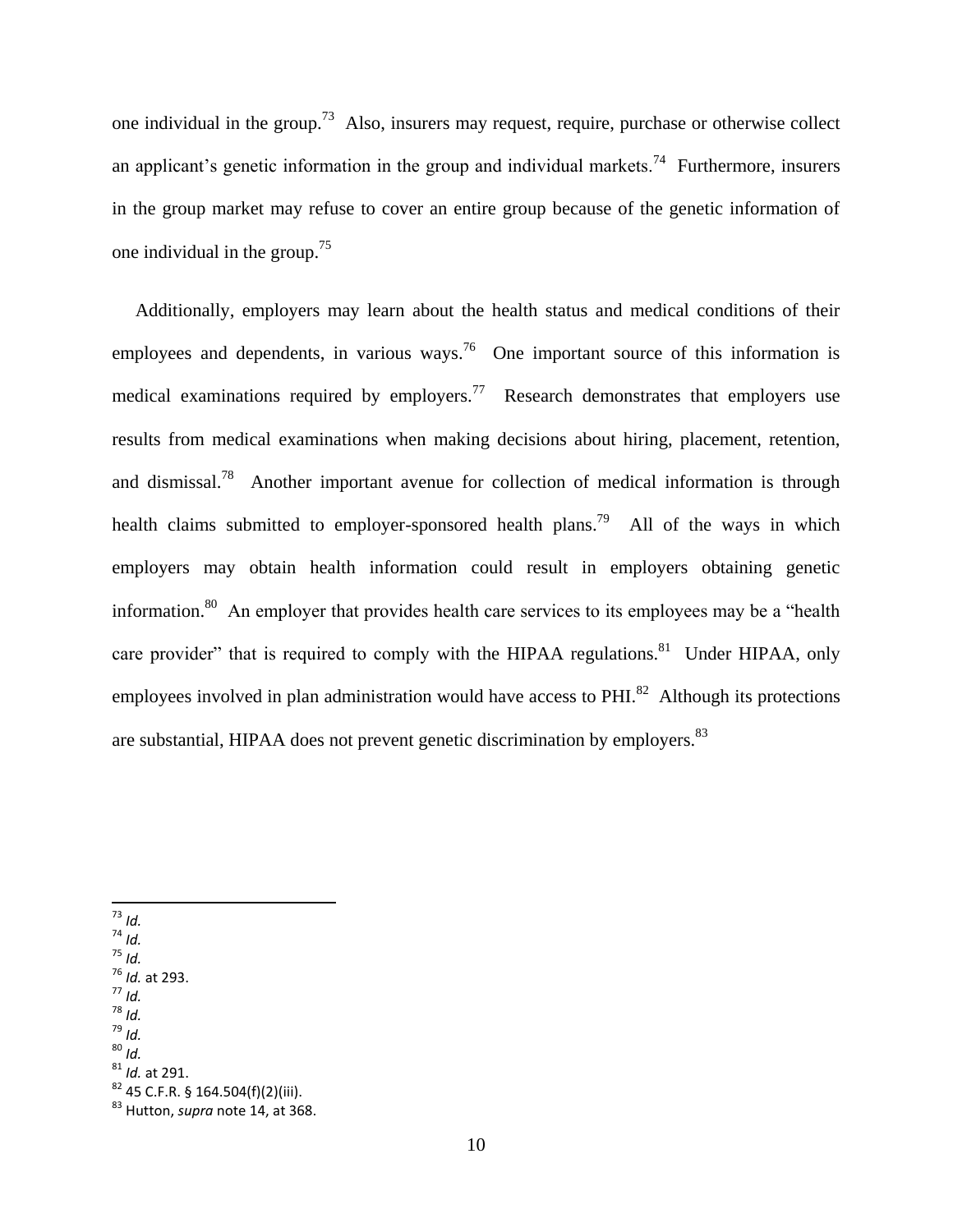Therefore, a substantial inadequacy of the HIPAA regulations is its failure to reach all people or entities that have access to PHI,  $^{84}$  such as tissue banks or researchers.  $^{85}$  Also, while HIPAA addresses certain genetic discrimination practices, it was not created for the sole purpose of preventing genetic discrimination.<sup>86</sup> Because HIPAA sets a federal floor of privacy protections, $^{87}$  state laws that are less protective of privacy are preempted. $^{88}$ 

#### **B. Genetic Information and Nondiscrimination Act of 2008**

GINA amended a variety of federal statutes, including HIPAA, in order to limit health insurers' use of genetic information in making decisions about plan enrollment and in adjusting premiums.<sup>89</sup> It also regulates how employers may use and store genetic information.<sup>90</sup> Pursuant to GINA, "genetic information" is defined as the following: "(i) the individual's genetic tests; (ii) the genetic tests of family members of such individual; and (iii) the manifestation of a disease or disorder in family members of such individual,"<sup>91</sup> which does not include sex or age.<sup>92</sup>

A "genetic test" pursuant to GINA is defined as "an analysis of human DNA, RNA, chromosomes, proteins, or metabolites, that detects genotypes, mutations, or chromosomal changes."<sup>93</sup> But there are exceptions that provide that a genetic test is not "an analysis of proteins or metabolites that does not detect genotypes, mutations, or chromosomal changes,"<sup>94</sup> or "an analysis of proteins or metabolites that is directly related to a manifested disease, disorder, or

 $\overline{\phantom{a}}$ <sup>84</sup> *Id.*

<sup>85</sup> Christina Strong et. al., *Healthcare Privacy laws- Covered Entities*, 2012 § 10:6 (2012).

<sup>86</sup> Hutton, *supra* note 14, at 376.

<sup>87</sup> Hustead, *supra* note 39, at 292.

<sup>88</sup> *Id.* at 293.

<sup>89</sup> 29 U.S.C. § 1182(b)(1).

 $90$  42 U.S.C. § 2000ff-1(a) (2008).

<sup>91</sup> *Id.* at § 2000ff(4).

<sup>92</sup> *Id.* at § 2000ff(4)(C).

<sup>93</sup> *Id.* at § 2000ff(7).

<sup>94</sup> *Id.* at § 2000ff(7)(B); Id. at § 300gg-91(17(B)(i).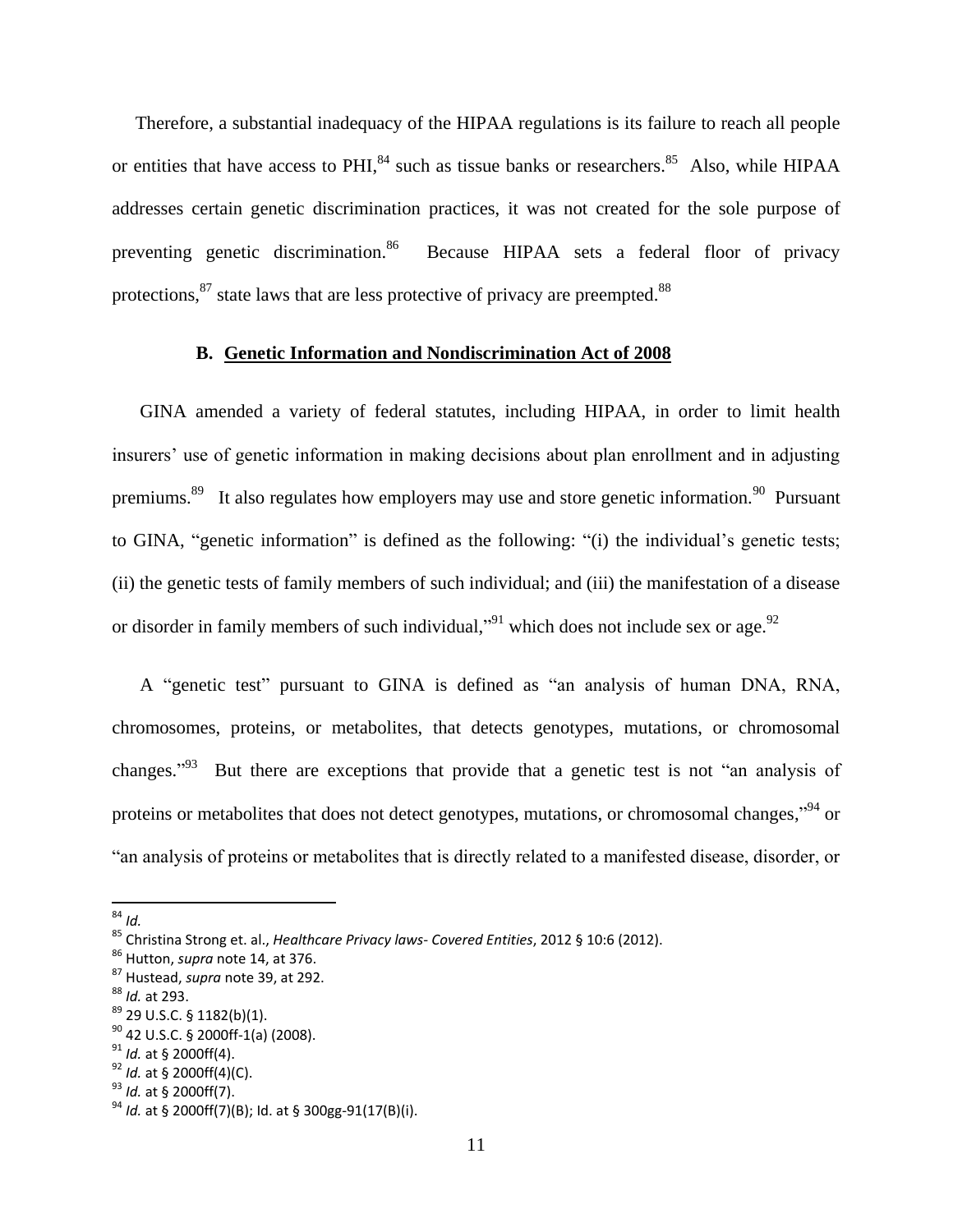pathological condition."<sup>95</sup> These definitions under GINA do not provide much guidance as to the types of tests considered genetic.<sup>96</sup>

Specifically, Title I of GINA amended HIPAA in order to prevent group health plans and group health insurance issuers from setting group premium or contribution amounts on the basis of genetic information.<sup>97</sup> Additionally, GINA prohibits plans and issuers from requesting or requiring an individual to undergo genetic tests, and prohibits a plan from collecting genetic information (including family history) prior to or in connection with enrollment,<sup>98</sup> or for underwriting purposes.<sup>99</sup> Under GINA, underwriting purposes include rules for determination of eligibility for benefits and the computation of premium and contribution amounts.<sup>100</sup> In other words, plans or issuers are generally prohibited from offering rewards in return for completing a health risk assessment that requests genetic information, including family medical history.<sup>101</sup> An exception will allow genetic testing to be requested, but not required, for research purposes when certain conditions are satisfied. 102

On the other hand, there are some examples where a health insurance plan may obtain or use genetic information that are permitted under  $GINA$ .<sup>103</sup> First, a health insurance plan may recommend to an individual that he or she may want to undergo a genetic test for purposes of disease management or prevention.<sup>104</sup> However, the health insurance plan may only recommend

<sup>95</sup> *Id.* at § 300gg-91(17(B)(ii).

<sup>96</sup> Mark A. Rothstein, *GINA, the ADA, and Genetic Discrimination in Employment*, 36 J.L. MED & ETHICS 837, 838 (2008).

 $\frac{6}{9}$  26 U.S.C. § 9802(b)(3) (2008).

<sup>98</sup> *Id.* at § 9802(d)(2).

<sup>99</sup> *Id.* at § 9802(d)(1).

<sup>100</sup> *Id.* at § 9832(d)(10).

<sup>101</sup> Eric N. Miller, *The Genetic Information Nondiscrimination Act of 2008*, 2015, 2016 (2013).

<sup>102</sup> 26 U.S.C. § 9802(c)(4).

<sup>103</sup> Nuffort, *supra* note 16, at 15.

 $104$  *Id.*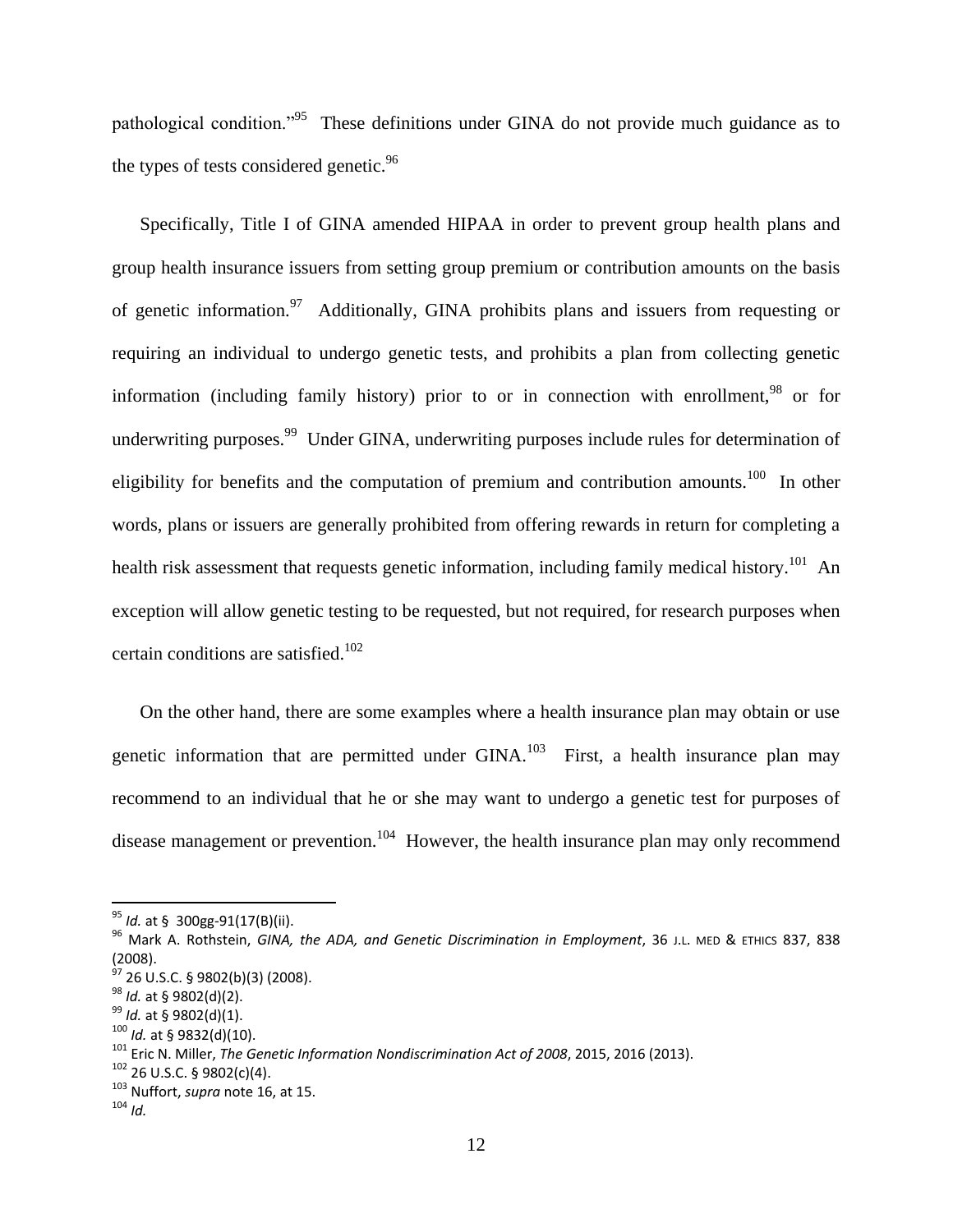the genetic test to the individual; it cannot request or require that the test be taken.<sup>105</sup> Also, when certain conditions are satisfied, health insurance plans may request that an individual undergo a genetic test for research purposes. $106$ 

Moreover, Title II of GINA amended HIPAA in order to prohibit private employers, state and federal governmental entities, labor organizations, employment agencies, and joint labormanagement committees from discriminating against an employee based on genetic information.<sup>107</sup> An employer engages in an unlawful employment practice if the employer requests, requires, or purchases the genetic information of an employee or family member of that employee.<sup>108</sup>

However, there are certain exceptions to this prohibition.<sup>109</sup> First, an employer who inadvertently requests or requires an employee's medical history or an employee's family members' medical history has not committed a violation.<sup>110</sup> Second, an employer can offer health or genetic services whereby an employee gives prior, knowing, voluntary, and written authorization, and only the employee or employee's family member and a licensed health care professional receive the results.<sup>111</sup> This information may be available only for purposes of such services and cannot be disclosed to the employer except in aggregate terms that do not disclose the employee's identity.<sup>112</sup> Third, an employer may request or require family medical history

<sup>109</sup> *Id.*

 $\overline{a}$ <sup>105</sup> *Id.*

<sup>106</sup> *Id.*

<sup>107</sup> 42 U.S.C. § 2000ff-1(2).

<sup>108</sup> *Id.* at § 2000ff-1(b).

 $110$  *Id.* at § 2000ff-1(b)(1).

 $111$  *Id.* at § 2000ff-1(b)(2)(B).

 $112$  *Id.* at § 2000ff-1(b)(2)(C).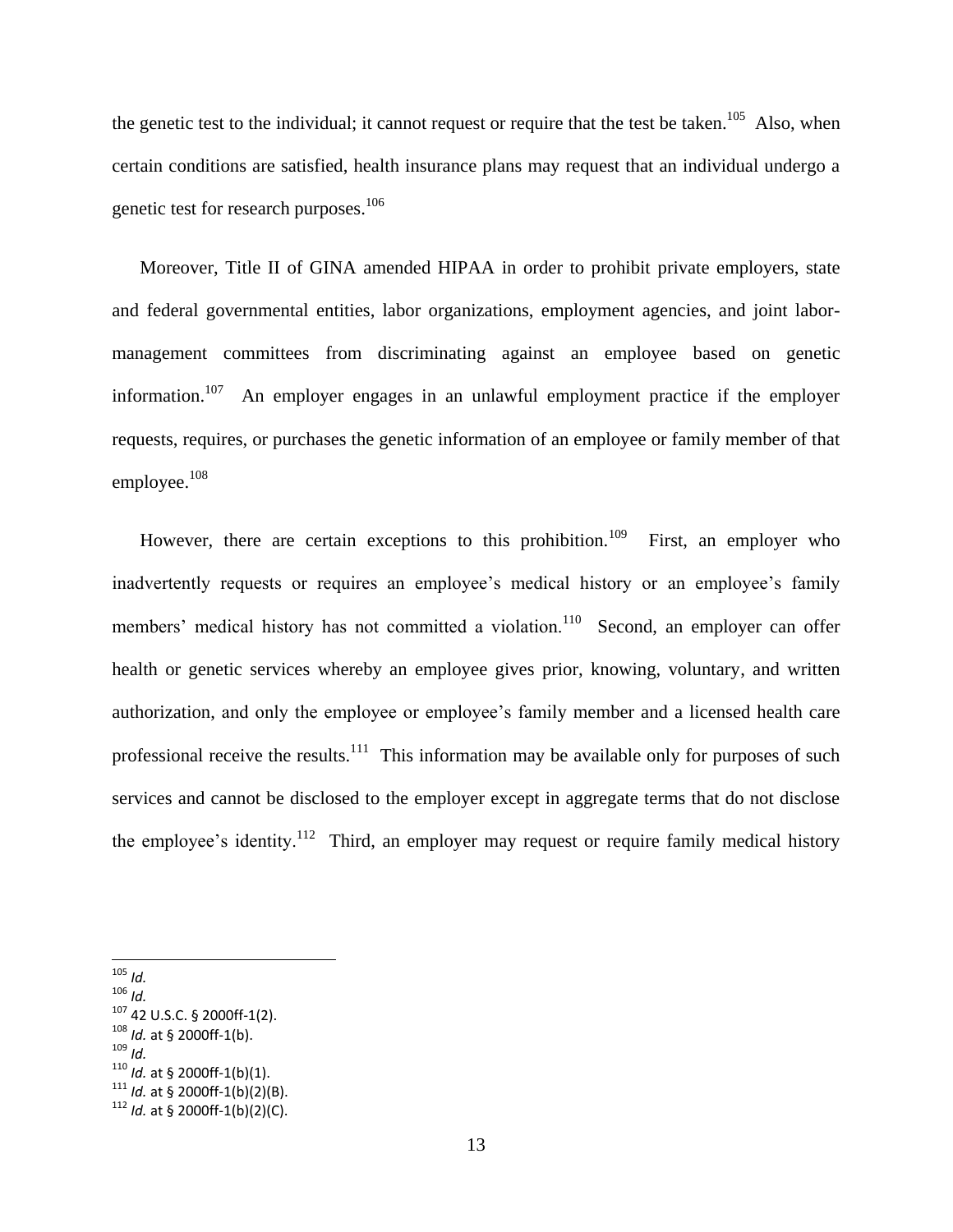from the employee in order to comply with state family or medical leave laws.<sup>113</sup> Finally, an employer is permitted to purchase publicly available documents of family medical history.<sup>114</sup>

Accordingly, GINA provides that unlawful employment practices include failing to hire, discharging, or otherwise affecting a term, condition, or privilege of employment resulting from genetic information received.<sup>115</sup> It also prevents an employer from limiting, segregating, or classifying employees, or tending to deprive them of employment opportunities on the basis of genetic information.<sup>116</sup> Also, in the event that an employer does obtain access to an individual's genetic information, such information must be kept on separate forms and in separate medical files.<sup>117</sup> The information must be treated as confidential medical records of the employee.<sup>118</sup>

A major concern for both employers and insurers is GINA's overly broad definition of "genetic test." <sup>119</sup> The health care industry has recommended that the definition of "genetic test" be limited to predictive testing performed on asymptomatic or undiagnosed individuals for the purpose of assessing the risk of future diseases; because the industry was concerned that the broad definition of "genetic test" would force employers to offer health plan coverage for all treatments for genetically related conditions.<sup>120</sup> Also, the broad definition of "genetic test" may increase the number of GINA-based lawsuits. $121$  However, Congress did not adopt the health industry's recommendation.<sup>122</sup>

<sup>113</sup> *Id.* at § 2000ff-1(b)(3).

<sup>114</sup> *Id.* at § 2000ff-1(b)(4).

 $115$  42 U.S.C. § 2000ff-1(a)(1). <sup>116</sup> *Id.* at § 2000ff-1(a)(2).

<sup>117</sup> *Id.* at § 2000ff-5(a). <sup>118</sup> *Id.*

<sup>119</sup> Stephen E. Trimboli & Marissa B. Ruggiero, *Navigating the Genetic Information Nondiscrimination Act of 2008*, 24, 27 (2011).

<sup>120</sup> *Id.* at 27.

<sup>121</sup> *Id.*

<sup>122</sup> *Id.* at 28.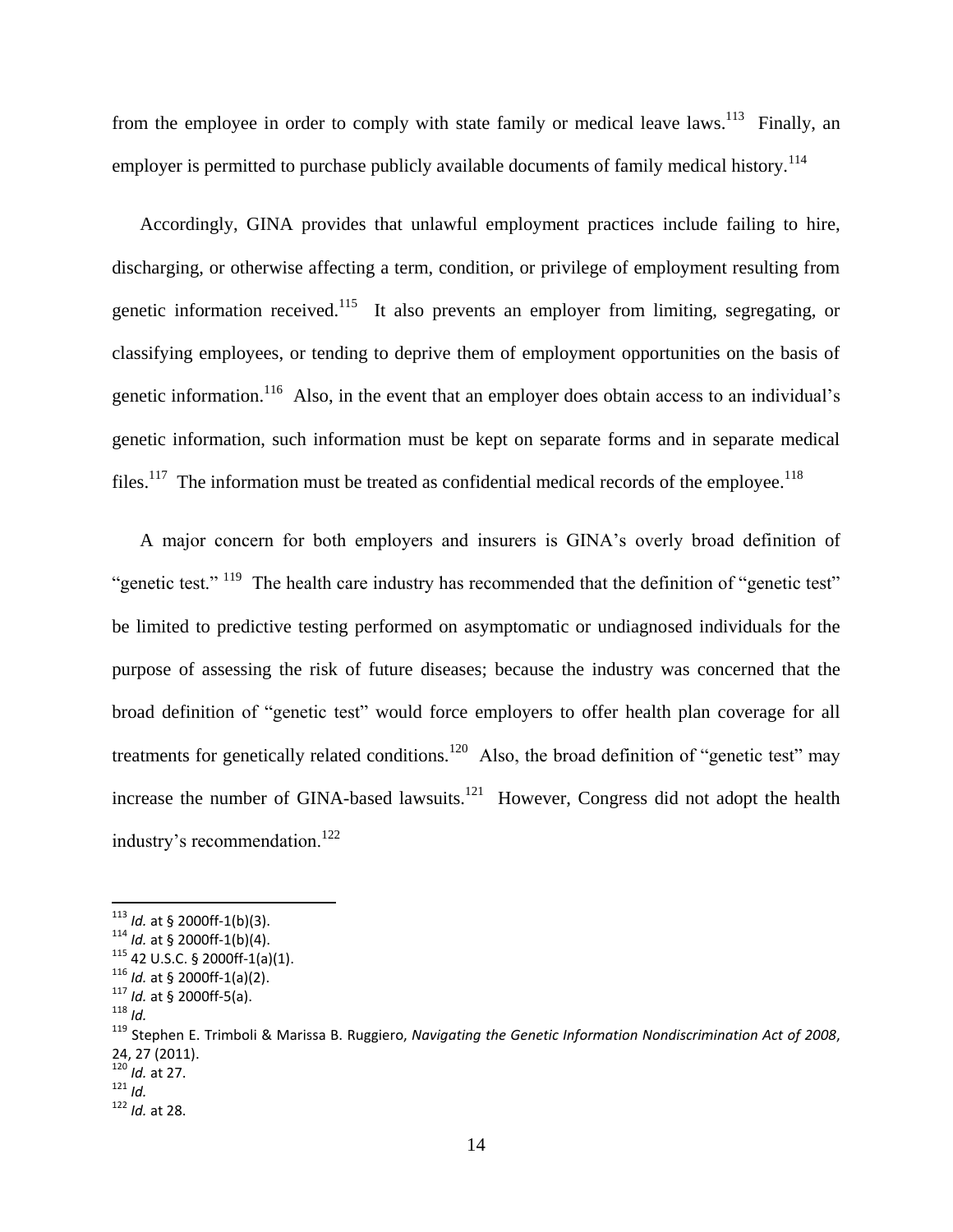For example, in a recent case, the U.S. District Court for the Western District of North Carolina held that the plaintiff failed to state a cognizable claim pursuant to Title II of GINA.<sup>123</sup> The plaintiff alleged that he was rejected from employment because of his failure to pass initial screening tests.<sup>124</sup> However, the court held that there were no allegations that the employer asked for or obtained the plaintiff's genetic information.<sup>125</sup> Also, the court held that even if the employer did obtain the plaintiff's genetic information, the facts did not suggest that such information was used to discriminate against the plaintiff.<sup>126</sup>

Furthermore, the U.S. District Court for the Southern District of Florida dismissed plaintiff's complaint without prejudice because it failed to allege that the defendant required him to take a genetic test, that the defendant had otherwise obtained the plaintiff's genetic information, or that the defendant had discovered specific genetic information that caused it to deny employment to the plaintiff.<sup>127</sup> There was also an issue as to the timing of the alleged discrimination.<sup>128</sup> Any alleged violations taking place prior to Nov. 21, 2009, predate the effective date of Title II of GINA, and thus are not actionable.<sup>129</sup>

One of the purposes of GINA was to reconcile the various state laws that had been adopted on the issue of genetic discrimination and establish a "national and uniform basic standard."<sup>130</sup> However, if that was truly Congress' intent, one would expect Congress to preempt the legislation in this area.<sup>131</sup> Instead, Title II of GINA expressly provides that its provisions cannot

 $^{123}$  Bullock v. Spherion, No. 3:10-cv-465, 2011 WL 1869933, at \*4 (W.D.N.C., May 16, 2011).

<sup>124</sup> *Id.* at \*1.

 $125$  *Id.* at \*6. <sup>126</sup> *Id.*

<sup>&</sup>lt;sup>127</sup> Citron v. Niche Media/Ocean Drive Magazine, No. 10-24014- CIV, 2011 WL 381939, at \*2 (S.D. Fla. Feb. 2, 2011). <sup>128</sup> *Id.*

<sup>129</sup> *Id.*

<sup>&</sup>lt;sup>130</sup> Genetic Information Nondiscrimination Act of 2008, Pub. L. No. 110-233, 122 Stat. 881, § 2(5) (2008).

<sup>131</sup> Trimboli, *supra* note 119, at 28.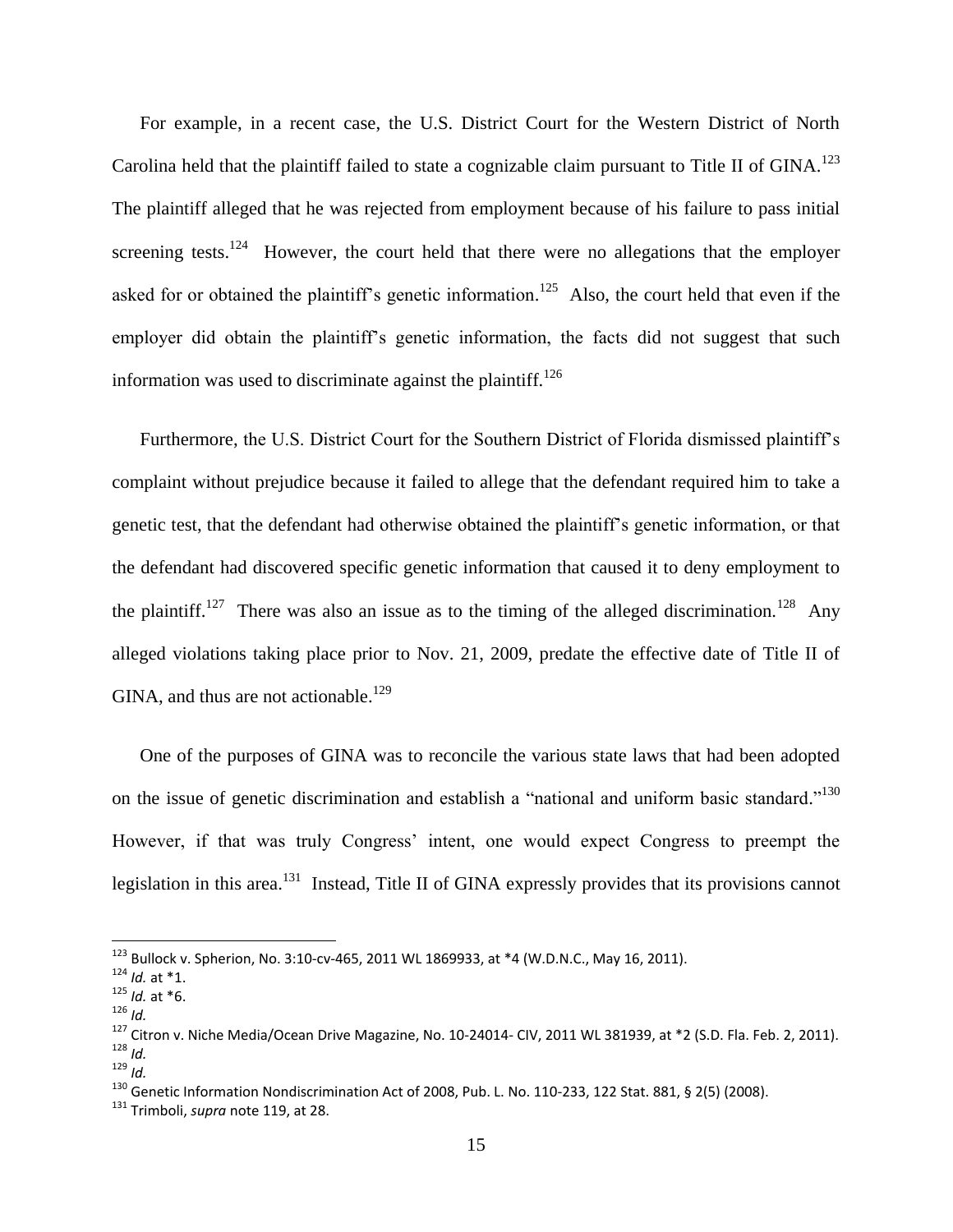be construed to "limit the rights or protections of individuals under any other Federal or State statute that provides equal or greater protection.<sup> $132$ </sup> This provision seems inconsistent with the stated intention of creating a uniform national standard.<sup>133</sup> Because of varying state laws and the rapid development of genetic science, there may be unintended consequences that arise from Congress' inability to accurately predict future results subsequent to GINA's adoption<sup>134</sup>

#### **C. Synthesis**

 A substantial inadequacy of HIPAA is its inability to reach all entities or persons that have access to an individual's PHI. HIPAA applies only to "covered entities" that have access to an individual's PHI, which include "genetic information." Thus, entities such as certain research laboratories and tissue banks do not have to comply with HIPAA's regulations and may freely disclose an individual's identifiable genetic information to an unauthorized source, such as employers and/or health care providers. Also, while HIPAA creates some restrictions on the use of an individual's PHI, it was not created for the sole purpose of preventing discrimination by employers and/or health care providers.

On the other hand, GINA amended HIPAA in order to preclude discriminatory conduct by employers and/or health insurance providers if they gain access to individual's PHI. However, while GINA improved the anti-discriminatory provisions of HIPAA, it does not prevent certain entities, such as research laboratories or tissue banks, from disclosing an individual's identifiable genetic information to third parties without authorization.

 $132$  42 U.S.C. § 2000ff-8(1).

<sup>133</sup> Trimboli, *supra* note 119, at 28.

<sup>134</sup> *Id.* at 27.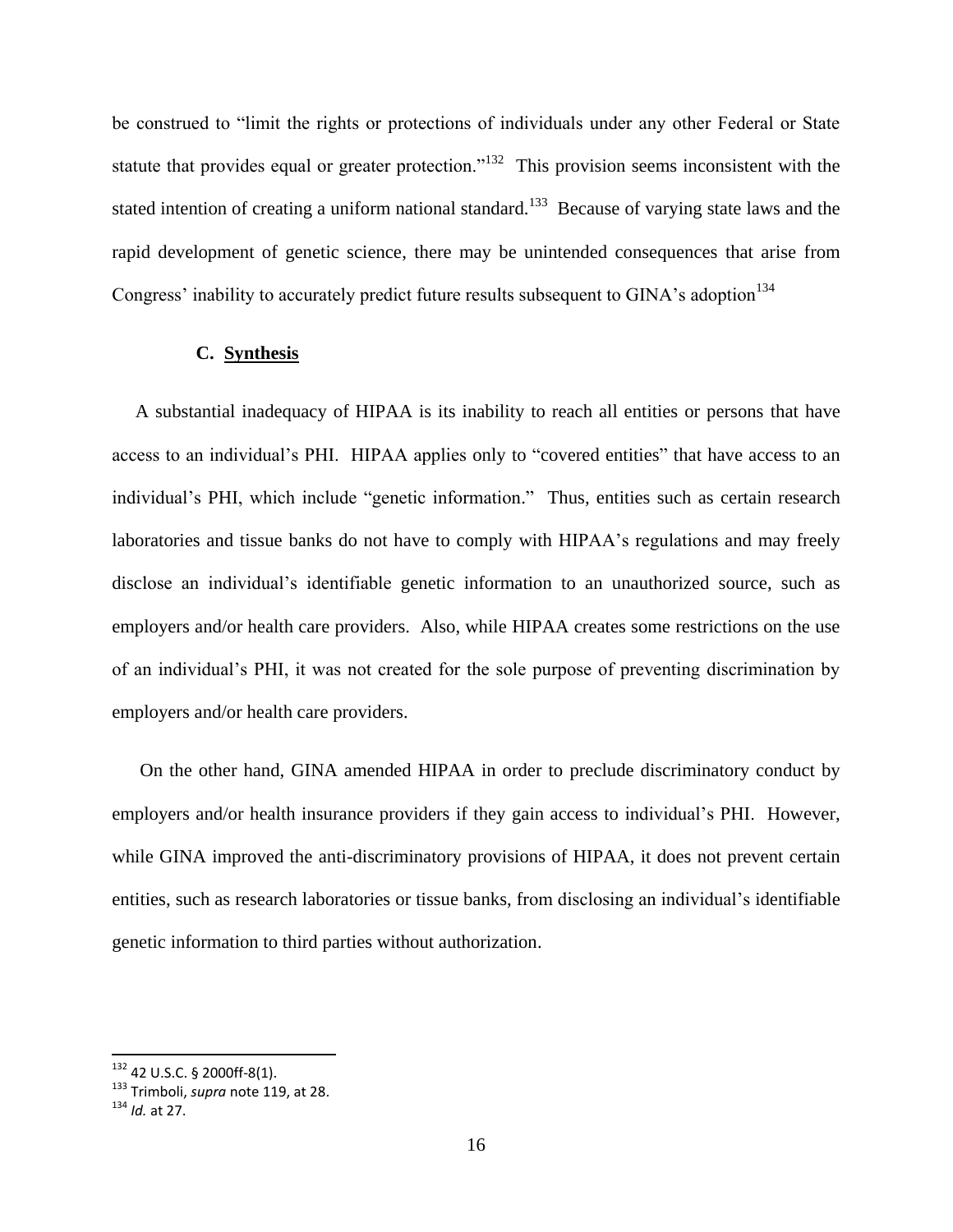Therefore, federal legislation allows certain researchers and tissue banks to freely disclose to a third party an individual's PHI, including identifiable genetic information, without authorization. Consequently, employers and/or health care providers are still able to gain access to an individual's PHI through researchers or tissue banks and possibly make discriminatory judgments based on this information. Because of the incomprehensive nature of federal legislation, the states have implemented laws to effectively address these privacy concerns of genetics research.

#### **III. Overview of State Legislation**

#### **A. "Genetic Information" and "Genetic Test"**

Inadequate federal legislation with regard to an individual's genetic information has prompted states to pass laws that impose higher standards.<sup>135</sup> State protections of genetic information do not mirror one another, and thus vary widely in their capabilities.<sup>136</sup> Many states have passed legislation that place restrictions on what constitutes a genetic test and place limits on the collection and disclosure of genetic information.<sup>137</sup> These restrictions have varying effects on genetic research, which depend on the definitions of "genetic information" and "genetic tests" and how broadly these terms are defined in the legislation.<sup>138</sup> Consequently, the variety of definitions generates difficulty in determining the information that should be protected.<sup>139</sup>

<sup>135</sup> Fendrick, *supra* note 2, at 812.

<sup>136</sup> Nuffort, *supra* note 16, at 9.

<sup>137</sup> Fendrick, *supra* note 2, at 812.

<sup>138</sup> *Id.*

<sup>139</sup> Michael S. Yesley, *Protecting Genetic Difference*, 13 BERKELEY TECH. <sup>L</sup>.J. 653, 661 (1998).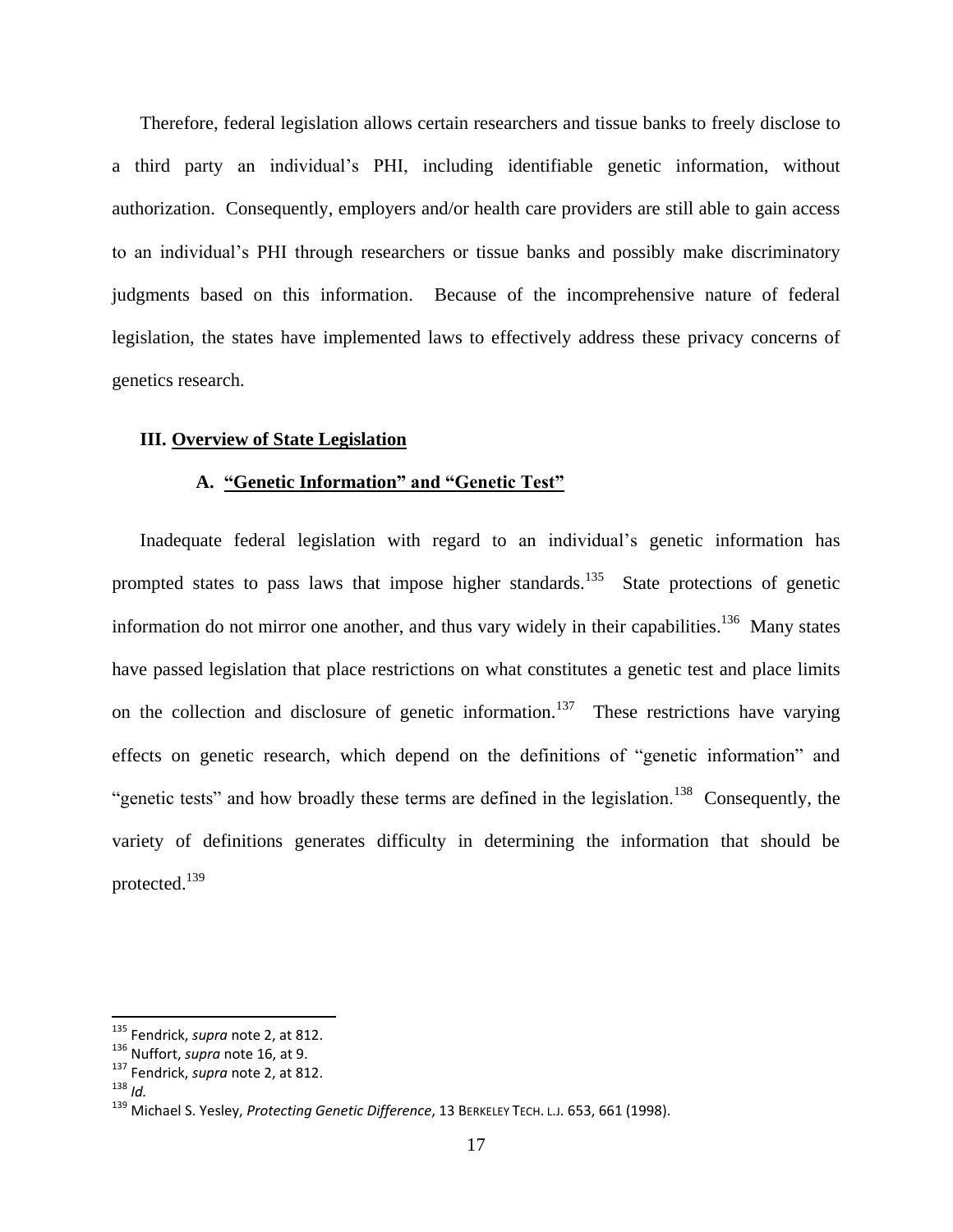Accordingly, state legislation that narrowly defines "genetic information" may be easier to implement, but may not provide sufficient protection.<sup>140</sup> For example, Massachusetts provides that genetic information "shall not include any information about an identifiable person that is taken: (1) as a biopsy, autopsy, or clinical specimen solely for the purpose of conducting an immediate clinical or diagnostic test that is not a test of DNA, RNA, mitochondrial DNA, chromosomes or proteins."<sup>141</sup> Therefore, Massachusetts distinguishes between research and clinical data.<sup>142</sup>

In contrast, some states use broad definitions of "genetic test" that do not exclude certain research from their scope, which may restrict the ability of researchers to use tissue samples.<sup>143</sup> For example, "genetic test" is defined in Louisiana as "any test for determining the presence or absence of genetic characteristics in an individual, including tests of nucleic acids, such as DNA, RNA, and mitochondrial DNA, chromosomes, or proteins in order to diagnose or identify a genetic characteristic or that detects genotypes, mutation, or chromosomal changes."<sup>144</sup>

On the other hand, many statutes contain language similar to that found in Nebraska, which excludes from the definition of "genetic test" any activities undertaken as part of biomedical research: "Genetic test does not include a routine physical examination or a routine analysis, including a chemical analysis, of body fluids unless conducted specifically to determine the presence, absence, or mutation of a gene or chromosome."<sup>145</sup>

l

<sup>140</sup> *Id.* at 660.

<sup>141</sup> Mass. Gen. Laws Ann. Ch. 111 § 70G(a)(1) (2000).

<sup>142</sup> *Id.*

<sup>143</sup> *See, e.g.* LA. Rev. Stat. Ann. § 22:213.7(A)(9)(a) (2003).

<sup>144</sup> *Id.*

<sup>145</sup> Neb. Rev. Stat. § 77-5519 (2012).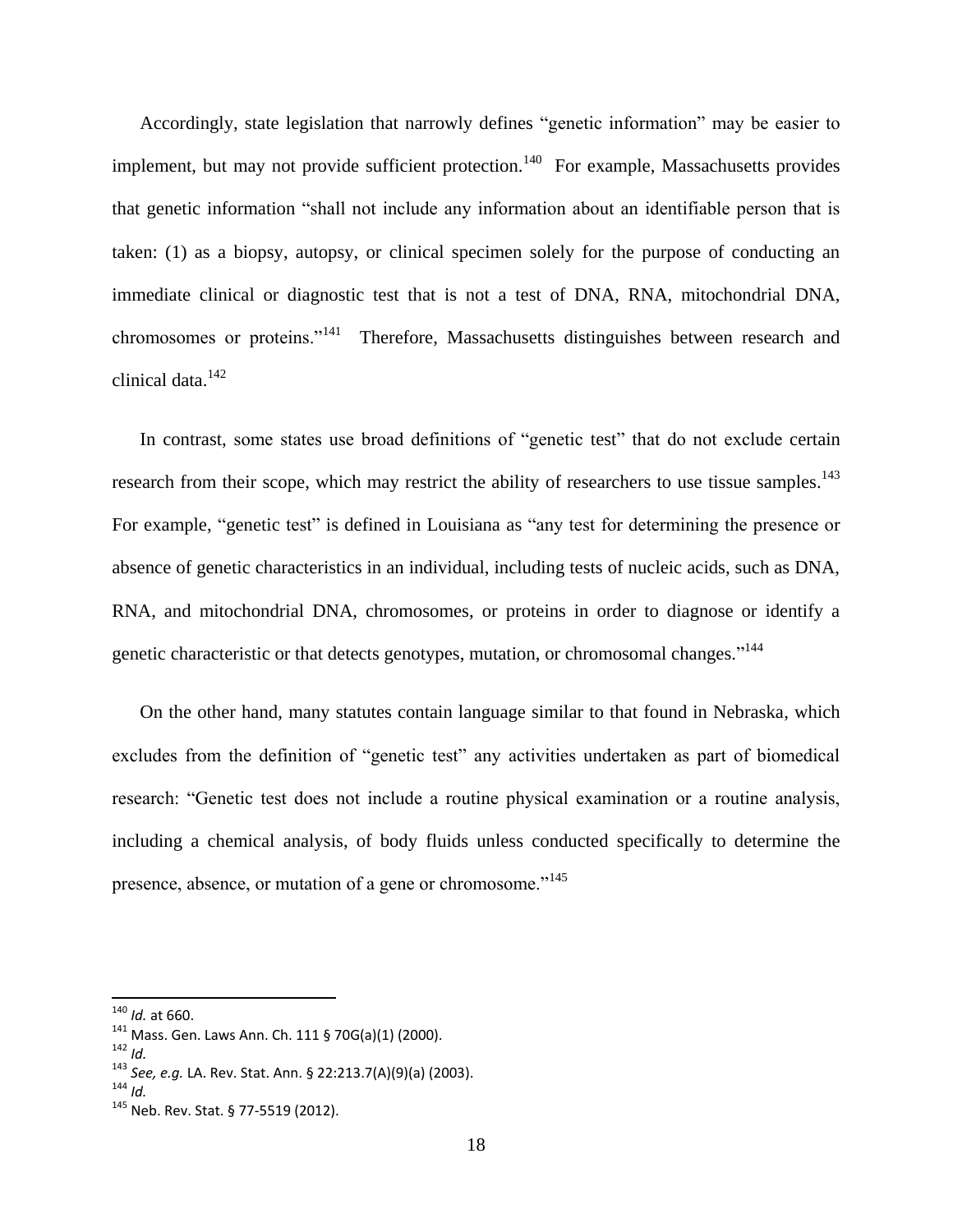#### **B. Informed Consent**

Some states require informed consent from the individual providing the genetic material before the information and/or material can be disclosed for research purposes.<sup>146</sup> Within a number of states requiring informed consent, specific provisions are included that regulate the retention and future use of blood and tissue samples.<sup>147</sup> Specifically, Delaware, Nevada, New York, New Jersey, and Oregon have laws requiring researchers to obtain individual informed consent in order to retain "genetic information."<sup>148</sup>

For example, in New Jersey genetic privacy is regulated pursuant to New Jersey's Genetic Privacy Act.<sup>149</sup> The act prevents employers and insurance companies from discriminating against individuals on the basis of their genetic information.<sup>150</sup> "Genetic information" is defined as the "information about genes, gene products or inherited characteristics that may derive from an individual or family member."<sup>151</sup> The act protects genetic privacy by mandating that genetic information be destroyed after completion of the research project unless individual consent is obtained to retain the sample.<sup>152</sup>

Similarly, New York protects the confidentiality of records of genetic tests.<sup>153</sup> New York law imposes stringent requirements for informed consent and retention of samples for limited periods, but the law permits the research on anonymous samples, pursuant to a research protocol

 $\overline{\phantom{a}}$ 

 $153$  N.Y. Civil Rights Law § 79-1 (McKinney 2002).

<sup>146</sup> Yesley, *supra* note 139, at 660.

 $147$  *Id.* 

<sup>148</sup> Del. Code Ann. tit. 16, § 1202 (2012); Nev. Rev. Stat. § 629.161 (2007); N.Y. Civil Rights Law § 79-1(2)(a) (McKinney 2002); N.J. Stat. Ann. § 10:5-46 (1996); Or. Rev. Stat. § 192.535 (West 2009).

 $149$  N.J. Stat. Ann. § 10:5-43 (1996).

<sup>150</sup> *Id.*

<sup>151</sup> *Id.* at § 10:5-5.

<sup>152</sup> *Id.* at § 10:5-46; *see* Mich. Comp. Laws § 333.17520(2) (2000) (Michigan also requires that informed consent incorporate a statement of future use of the sample and specify who will have access to the sample). However, most states only require informed consent for use of genetic data in research if the genetic material is identifiable and can be linked to an individual. *See, e.g.* Ark. Code Ann. § 20-35-103(c)(1) (2001).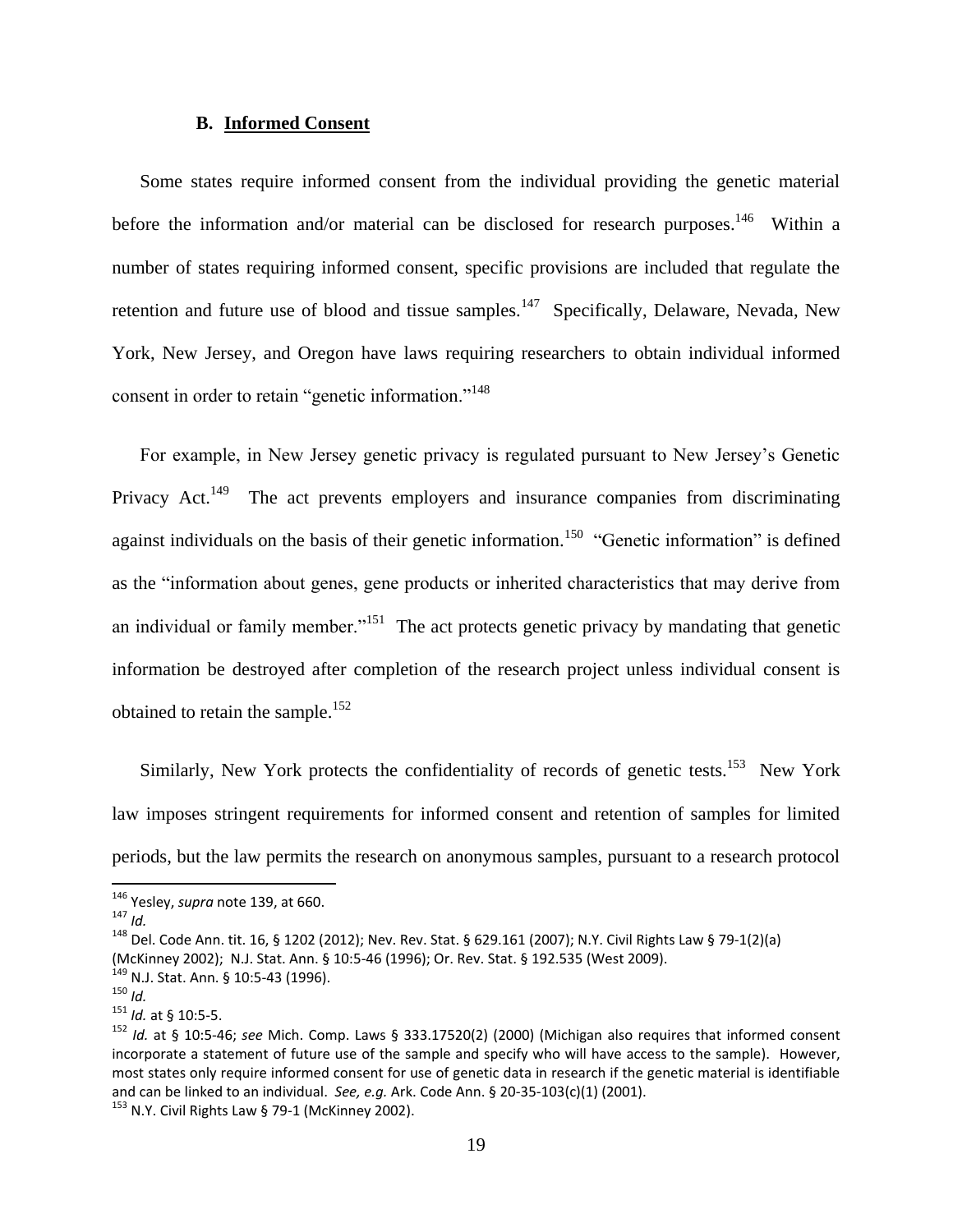approved by an institutional review board (hereinafter "IRB"), when the identity of the individuals is protected.<sup>154</sup> In general, New York prohibits the conduct of "genetic tests" without the prior written informed consent of the individual.<sup>155</sup> A "genetic test" is defined as:

…Any laboratory test of human DNA, chromosomes, genes, or gene products to diagnose the presence of a genetic variation linked to a predisposition to a genetic disease or disability in the individual or the individual's offspring; such term shall also include DNA profile analysis. 'Genetic test' shall not be deemed to include any test of blood or other medically prescribed test in routine use that has been or may be hereafter found to be associated with a genetic variation unless conducted purposely to identify such genetic variation.<sup>156</sup>

According to the New York statute, valid informed consent must be obtained prior to a "genetic test."<sup>157</sup> Specific elements must be incorporated into the informed consent form, which include the following: a general description of each specific disease or condition that will be tested, the level of certainty that a positive test result for that disease or condition serves as a predictor of such disease, the name of the person or categories of persons or organizations to whom the test results may be disclosed, and a statement that no tests other than those authorized shall be performed on the biological sample.<sup>158</sup>

For clinical genetic tests, the informed consent must provide that the sample shall be destroyed at the end of the testing process, or not more than sixty days after the sample was taken, unless a longer period of retention is expressly authorized in the consent.<sup>159</sup> New York law requires individual authorization for sample retention for up to ten years if no genetic testing

l

<sup>158</sup> *Id.* at § 79-1(2)(b).

<sup>154</sup> *Id.* at § 79-1(9)(a).

<sup>155</sup> *Id.*

<sup>156</sup> *Id.* at § 79-1 (a).

<sup>157</sup> *Id.* at § 79-1(2)(a).

<sup>159</sup> *Id.* at § 79-1(2)(b)(7).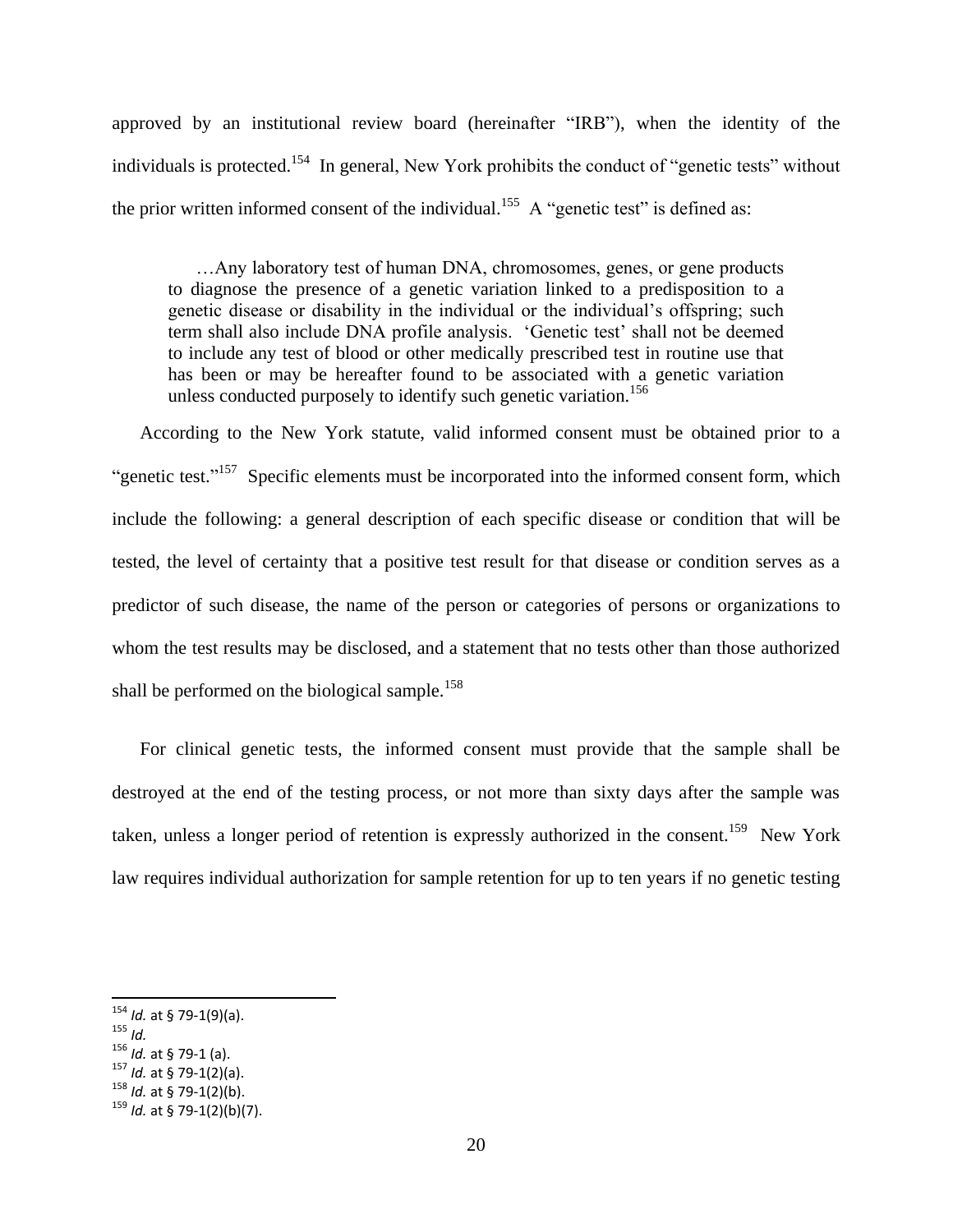is performed; however, informed consent must be obtained prior to the conduct of genetic tests. $160$ 

On the other hand, for research (rather than for clinical purposes), New York law provides that samples may be used without individual informed consent when IRB approval of the research protocol is given, as long as the identity of the individual has been removed, the results are not linked to the person, and no information relating to the identity of the individual is disclosed.<sup>161</sup> Therefore, for the purposes of compliance with the New York law, the samples and data may be used as proposed, as long as IRB approval is obtained, and the information regarding individual identities is protected.<sup>162</sup>

Moreover, individual ownership of "genetic information" has been declared by four states: Colorado, Florida, Georgia, and Louisiana.<sup>163</sup> However, of the four states that declare that genetic information is "owned" by the individual, three of them (Colorado, Georgia, and Louisiana) permit the use of "genetic information" for research purposes when the identity of the individual is not disclosed.<sup>164</sup> Thus, while these provisions appear restrictive, they permit the use and retention of genetic information for research purposes when the data are anonymous.<sup>165</sup>

Finally, Michigan and Nebraska also have identical statutes for the conduct of "genetic tests," which impose a strict requirement to obtain informed consent from individuals that incorporates a statement of future uses of the sample and who will have access to the sample.<sup>166</sup>

 $\overline{a}$ 

<sup>160</sup> *Id.* at § 79-1(9)(e)(10).

<sup>161</sup> *Id.* at § 79-1(9)(a).

<sup>162</sup> *Id.*

<sup>163</sup> Col. Rev. Stat. § 10-3-1104.7 (2009); Fla. Stat. § 760.40(2)(a) (2009); Ga. Code Ann. § 33-54-1 (2012); La. Rev. Stat. Ann. § 22:213.7(E) (2012).

<sup>164</sup> Col. Rev. Stat. at § 33-54-1(2)(b)(5); Ga. Code Ann. at § 33-54-6; La. Rev. Stat. Ann. at § 22:213.7(D)(4). <sup>165</sup> *Id.*

<sup>&</sup>lt;sup>166</sup> Mich. Comp. Laws at § 333.17520(2); Neb. Rev. Stat. § 71-551(1) (2012).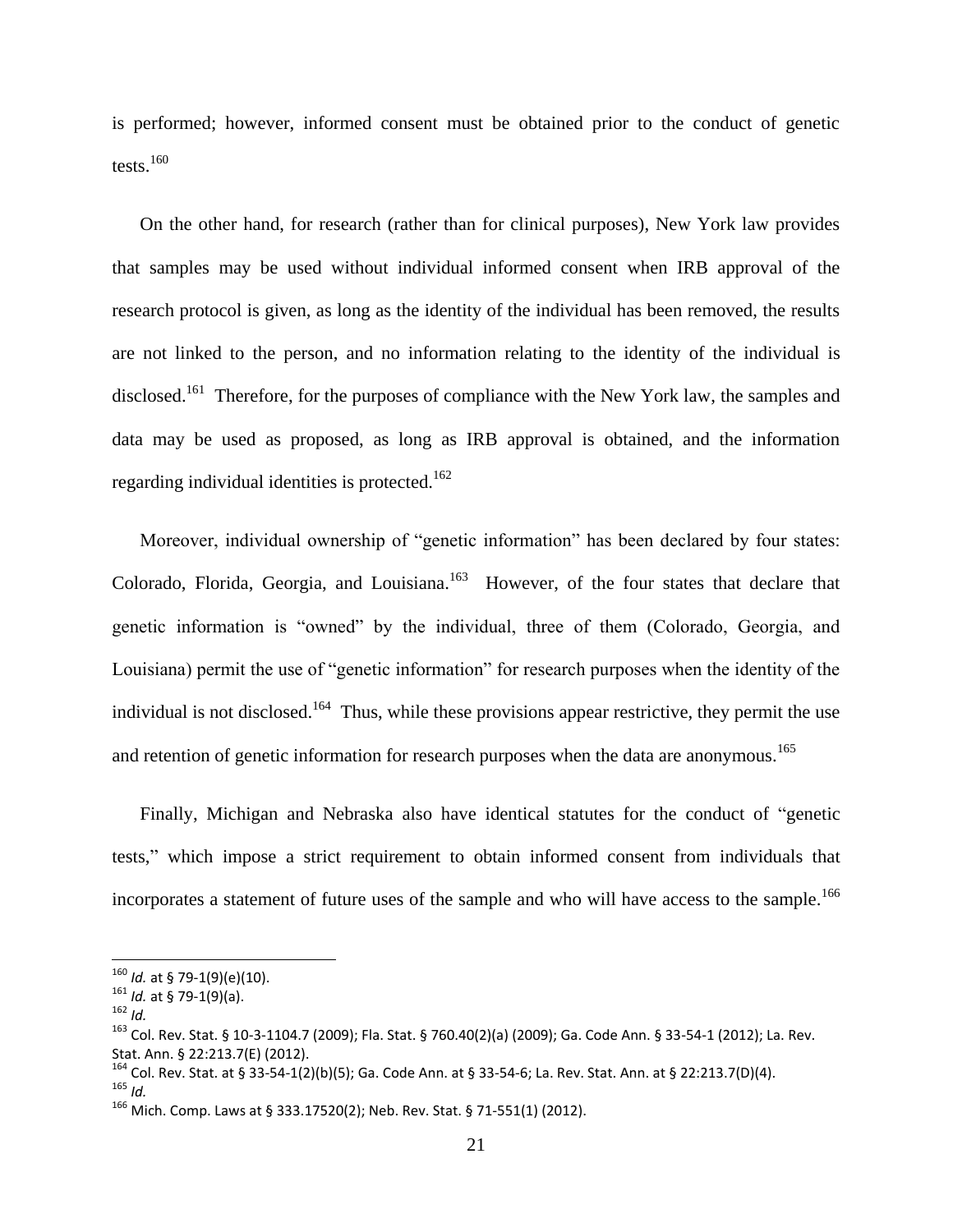Both states permit research without informed consent when research is conducted pursuant to federal regulations.<sup>167</sup> Similarly, South Carolina imposes strict limits on the conduct of genetic tests for clinical purposes, but permits the use of samples and information for research purposes when patient identities are not disclosed.<sup>168</sup>

#### **C. Synthesis**

A noteworthy addition to the federal legislation has been the states' broad definition of "genetic information" or "genetic test" in conjunction with a comprehensive informed consent procedure prior to any genetic testing/research. A broad definition of "genetic information" or "genetic test" places most research within the scope of the statute.

Furthermore, a comprehensive informed consent procedure restricts the use and disclosure of an individual's identifiable genetic information. Generally, the informed consent form requests information from the research participant regarding future use of the genetic sample, such as permissible disclosures to third parties. Specifically, New York mandates that informed consent must be obtained prior to any "genetic test." Similarly, in New Jersey, all "genetic information" must be destroyed after genetics research and/or genetic testing, unless the individual participant provides otherwise. This ensures that an individual's identifiable genetic information is not being released to an unauthorized third party after the research and/or testing has been completed.

Therefore, when the data of a genetic sample is not anonymous, certain states have adequately protected the unauthorized disclosure of an individual's "genetic information" through an informed consent procedure prior to genetics research and/or testing. A

<sup>167</sup> *Id.*

<sup>168</sup> S.C. Code Ann. § 38-93-40(A) (2010).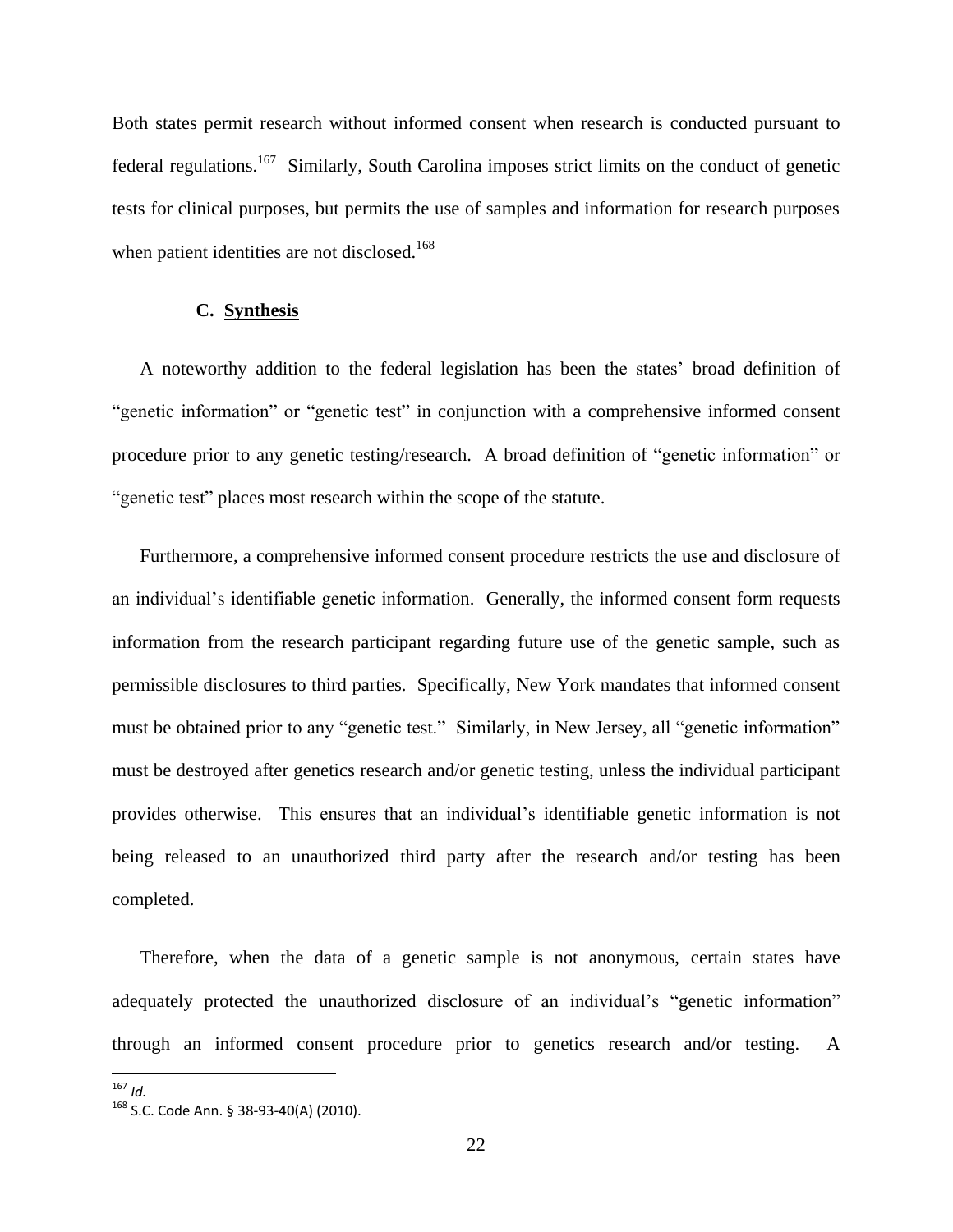comprehensive informed consent procedure ensures that an individual's identifiable genetic information is not released to an unauthorized third party, thus preserving that individual's genetic privacy.

# **IV. Proposed Recommendations to Preclude Unauthorized Disclosure of an Individual's Identifiable Genetic Information**

Although genetics research provides invaluable information in the study and treatment of diseases, there is a substantial privacy concern with respect to an individual's identifiable genetic information following the completion of genetics research and/or testing. There are certain research entities that are not regulated by federal or state law and pose a threat to an individual's genetic privacy by freely disseminating an individual's identifiable "genetic information" without authorization.

Specifically, in order to address the ongoing privacy concerns of genetics research, the following recommendations are proposed: (1) HIPAA should be amended to mandate that any person or entity with access to an individual's PHI must comply with HIPAA's privacy regulations; (2) a majority of states should adopt a statutory framework similar to New Jersey and New York law, which include informed consent provisions, in order to preclude the unauthorized disclosure of an individual's identifiable genetic information; or (3) Congress should preempt the entire field on this matter in order to establish more uniformity. These changes will reach a balance that protects an individual's genetic privacy while still allowing for the scientific advancement of genetics research to progress for the benefit of humanity.

First, HIPAA could be amended to mandate that any person or entity with access to an individual's PHI must comply with the HIPAA privacy regulations. Most research laboratories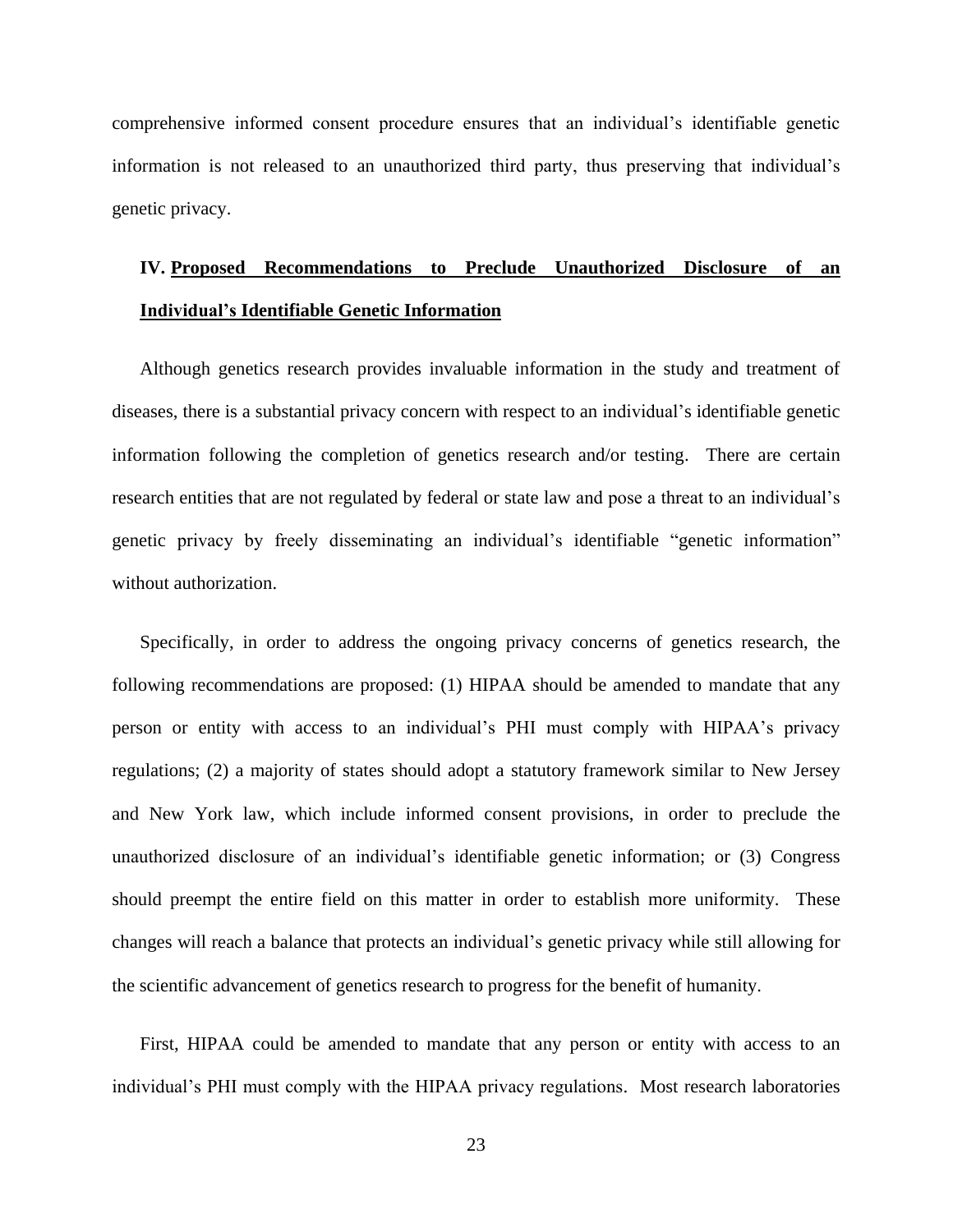or tissue banks do not fall within the definition of a "covered entity." This amendment would regulate those certain research laboratories or tissue banks that do genetics research/testing or any other person that has access to an individual's identifying "genetic information." Thus, if a research laboratory has done genetics research or testing, that research laboratory can only disclose that individual's identifying "genetic information" to the individual research participant, or those necessary disclosures for the purpose of "treatment, payment, or health care operations." This amendment to HIPAA would ensure that confidentiality of an individual's identifying genetic information is preserved and only used or disclosed as needed.

Next, the states could adopt a statutory framework similar to New Jersey and New York in order to preclude the unauthorized disclosure of an individual's identifiable genetic information. New Jersey mandates that unless the research participant authorizes otherwise, an individual's genetic information must be destroyed after the completion of genetic research or testing. Also, New York mandates that informed consent must be obtained prior to any "genetic test." The informed consent requests information with regard to future use of the genetic sample, such as authorized disclosures. Furthermore, New York suggests a longer retention of genetic information if anonymity is preserved along with IRB approval. Therefore, so long as there is no identifying link between the sample and the research participant, then a longer retention of the sample could be permissible. Adopting a similar statutory framework will ensure that an individual's identifiable genetic information is not freely disseminated to unauthorized third parties, such as employers and/or health care providers.

Finally, another option to precluding the unauthorized disclosure of an individual's identifiable genetic information could be for Congress to preempt the entire area of law on this particular matter. HIPAA could be amended as the first proposal suggests to mandate that any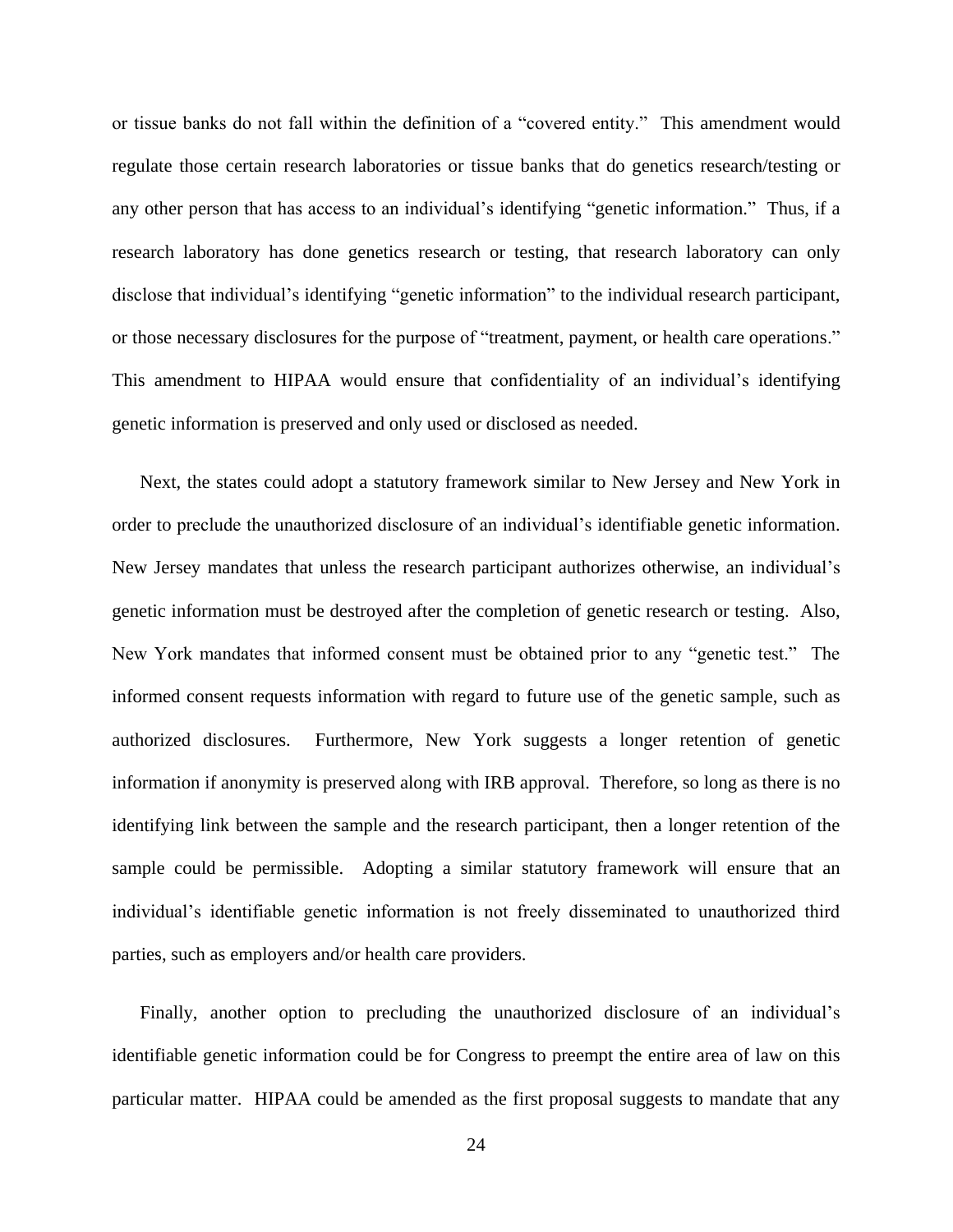person or entity with access to an individual's PHI must comply with the HIPAA privacy regulations. Moreover, HIPAA could also be amended to incorporate similar informed consent provisions as noted in the second proposal. As a result, there would be more uniformity on the type of conduct that is regulated. This would establish a more "national and uniform basic standard," as originally intended by Congress, and ensure the confidentiality of an individual's identifiable genetic information is preserved. More uniformity is necessary in order to create less confusion on the type of conduct that is regulated.

Although the proposed amendments to HIPAA may establish more uniformity it is likely not a practicable recommendation. It would probably take Congress many years to amend a federal statute, such as HIPAA. In order to effectively regulate research laboratories and tissue banks, the states will probably have to continue to take the initiative by establishing comprehensive informed consent procedures prior to any "genetic test." A comprehensive informed consent procedure will ensure that an individual's identifiable genetic information is not disclosed to an unauthorized third party, such as employers and/or health insurance providers. Also, expanding the definition of what constitutes a "genetic test" will ensure that certain research laboratories and tissue banks are properly regulated.